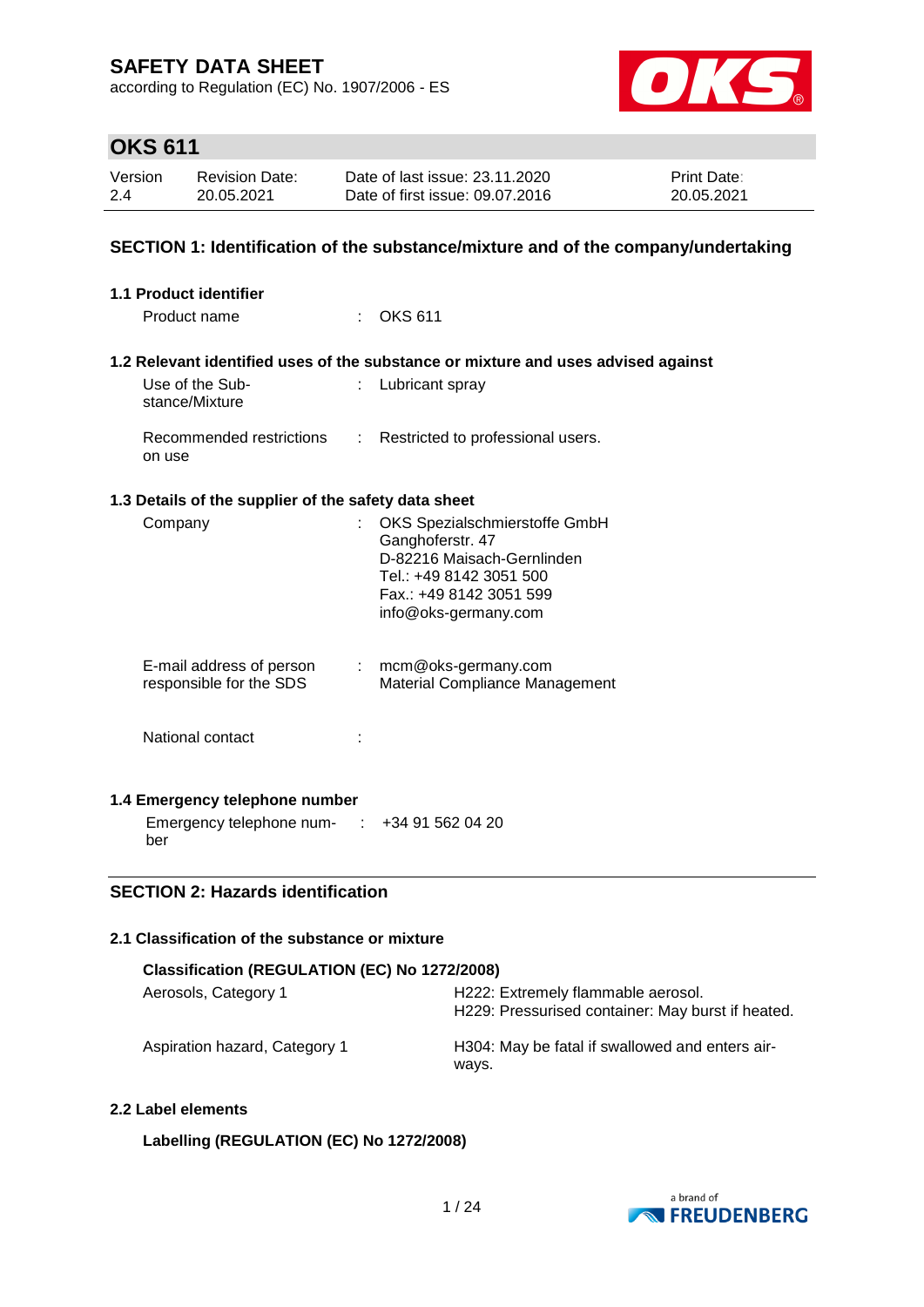according to Regulation (EC) No. 1907/2006 - ES



# **OKS 611**

| Version<br>2.4 |                   | <b>Revision Date:</b><br>20.05.2021 | Date of last issue: 23.11.2020<br>Date of first issue: 09.07.2016 |                                                                                                                                   | Print Date:<br>20.05.2021 |
|----------------|-------------------|-------------------------------------|-------------------------------------------------------------------|-----------------------------------------------------------------------------------------------------------------------------------|---------------------------|
|                |                   | Hazard pictograms                   |                                                                   |                                                                                                                                   |                           |
|                | Signal word       |                                     | Danger                                                            |                                                                                                                                   |                           |
|                |                   | <b>Hazard statements</b>            | H <sub>222</sub><br>H229<br>H304                                  | Extremely flammable aerosol.<br>Pressurised container: May burst if heated.<br>May be fatal if swallowed and enters air-<br>ways. |                           |
|                | <b>Statements</b> | Supplemental Hazard                 | <b>EUH066</b>                                                     | Repeated exposure may cause skin<br>dryness or cracking.                                                                          |                           |
|                |                   | Precautionary statements            | <b>Prevention:</b>                                                |                                                                                                                                   |                           |
|                |                   |                                     | P <sub>210</sub>                                                  | Keep away from heat, hot surfaces, sparks,<br>open flames and other ignition sources. No<br>smoking.                              |                           |
|                |                   |                                     | P211                                                              | Do not spray on an open flame or other<br>ignition source.                                                                        |                           |
|                |                   |                                     | P <sub>251</sub>                                                  | Do not pierce or burn, even after use.                                                                                            |                           |
|                |                   |                                     | Response:                                                         |                                                                                                                                   |                           |
|                |                   |                                     | P301 + P310                                                       | IF SWALLOWED: Immediately call a<br>POISON CENTER/ doctor.                                                                        |                           |
|                |                   |                                     | P331                                                              | Do NOT induce vomiting.                                                                                                           |                           |
|                |                   |                                     | Storage:                                                          |                                                                                                                                   |                           |
|                |                   |                                     | $P410 + P412$                                                     | Protect from sunlight. Do not expose to<br>temperatures exceeding 50 °C/ 122 °F.                                                  |                           |

Hazardous components which must be listed on the label: Naphtha (petroleum), hydrotreated heavy; Low boiling point ydrogen treated naphtha

#### **Additional Labelling**

EUH208 Contains Sulfonic acids, petroleum, calcium salts. May produce an allergic reaction.

### **2.3 Other hazards**

This substance/mixture contains no components considered to be either persistent, bioaccumulative and toxic (PBT), or very persistent and very bioaccumulative (vPvB) at levels of 0.1% or higher.

### **SECTION 3: Composition/information on ingredients**

#### **3.2 Mixtures**

Chemical nature : Active substance with propellant Solvent Mineral oil.

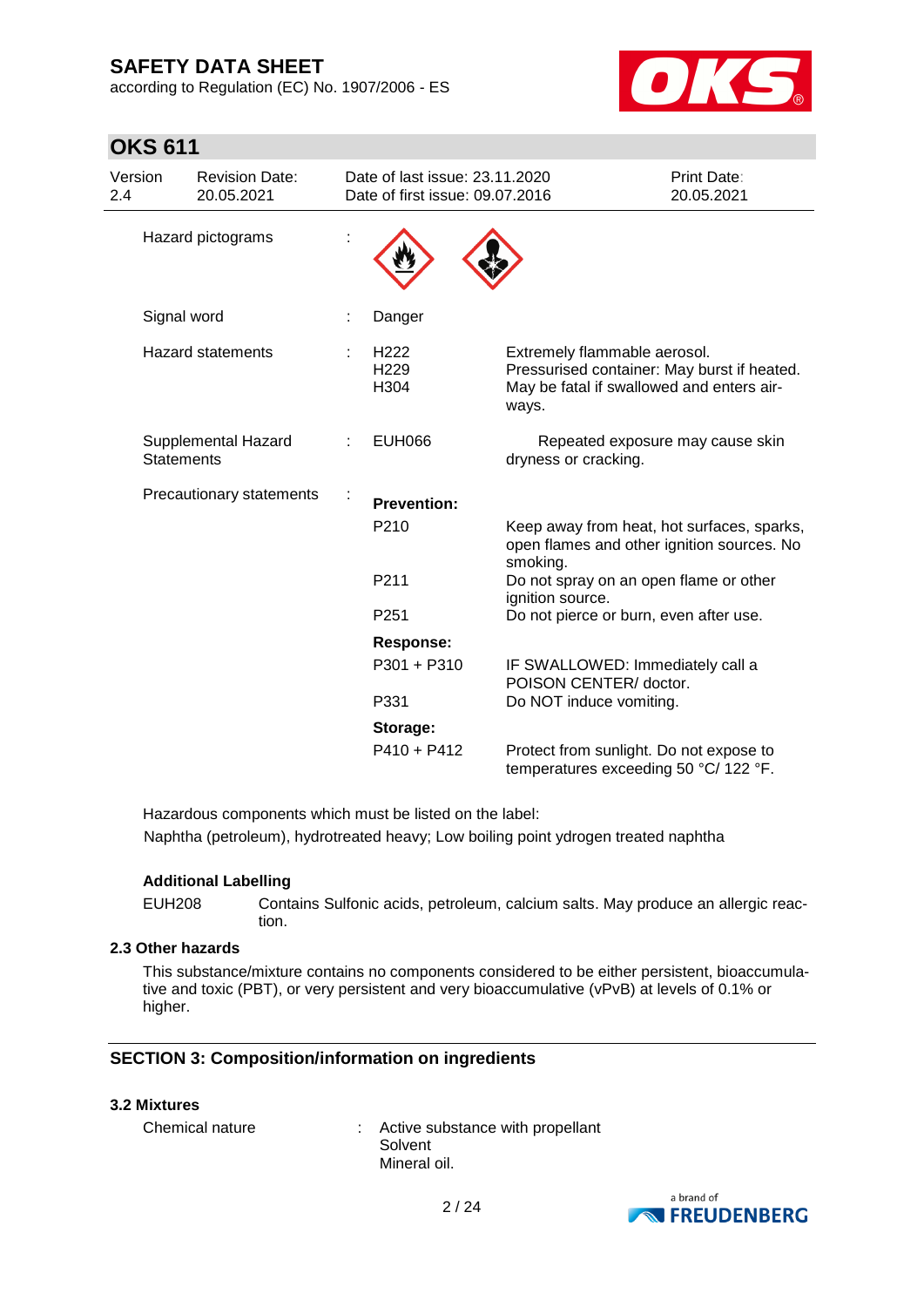according to Regulation (EC) No. 1907/2006 - ES



# **OKS 611**

| Version | Revision Date: | Date of last issue: 23.11.2020  | <b>Print Date:</b> |
|---------|----------------|---------------------------------|--------------------|
| 2.4     | 20.05.2021     | Date of first issue: 09.07.2016 | 20.05.2021         |

### **Components**

| Chemical name                                                                                    | CAS-No.<br>EC-No.<br>Index-No.<br>Registration number                       | Classification                                                       | Concentration<br>limits<br>M-Factor<br><b>Notes</b> | Concentration<br>(% w/w) |
|--------------------------------------------------------------------------------------------------|-----------------------------------------------------------------------------|----------------------------------------------------------------------|-----------------------------------------------------|--------------------------|
| Naphtha (petroleum),<br>hydrotreated heavy;<br>Low boiling point<br>ydrogen treated naph-<br>tha | 64742-48-9<br>265-150-3<br>649-327-00-6                                     | Asp. Tox.1; H304                                                     | Note P                                              | $>= 30 - 50$             |
| Sulfonic acids, petro-<br>leum, calcium salts                                                    | 61789-86-4<br>263-093-9<br>01-2119488992-18-<br>0000                        | Skin Sens.1B;<br>H317                                                | $>= 10 \%$<br>Skin Sens.1B,                         | $>= 0, 1 - 1$            |
| Substances with a workplace exposure limit :                                                     |                                                                             |                                                                      |                                                     |                          |
| butane                                                                                           | 106-97-8<br>203-448-7<br>601-004-00-0                                       | Flam. Gas1A;<br>H220<br>Press. GasCompr.<br>Gas; H280                | Note U (table<br>3.1), Note C                       | $>= 30 - 50$             |
| propane                                                                                          | 74-98-6<br>200-827-9<br>601-003-00-5<br>01-2119486944-21-<br><b>XXXX</b>    | Flam. Gas1A;<br>H220<br>Press. GasCompr.<br>Gas; H280                | Note U (table<br>3.1)                               | $>= 1 - 10$              |
| Distillates (petroleum),<br>hydrotreated heavy<br>paraffinic; Baseoil -<br>unspecified           | 64742-54-7<br>265-157-1<br>649-467-00-8<br>01-2119484627-25-<br><b>XXXX</b> | Not classified                                                       | Note L                                              | $>= 1 - 10$              |
| distillates (petroleum),<br>solvent-dewaxed<br>heavy paraffinic                                  | 64742-65-0<br>265-169-7<br>649-474-00-6<br>01-2119471299-27-<br><b>XXXX</b> | Not classified                                                       | Note L                                              | $>= 1 - 10$              |
| isobutane                                                                                        | 75-28-5<br>200-857-2                                                        | Flam. Gas1A;<br>H <sub>220</sub><br>Press. GasCompr.   Note U (table |                                                     | $>= 1 - 10$              |

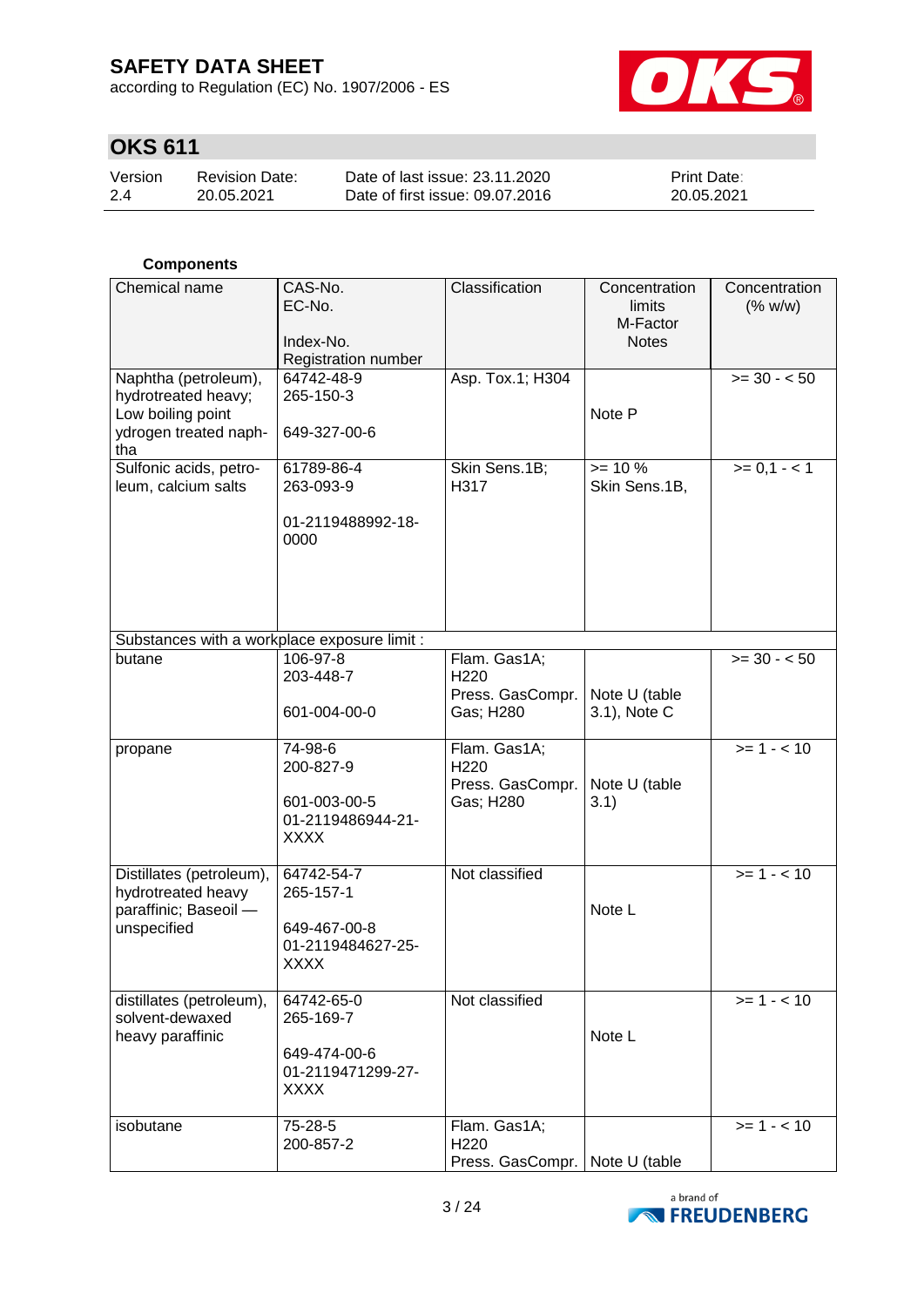according to Regulation (EC) No. 1907/2006 - ES



# **OKS 611**

| Version<br>2.4 | <b>Revision Date:</b><br>20.05.2021 |                   | Date of last issue: 23.11.2020<br>Date of first issue: 09.07.2016 | Print Date:<br>20.05.2021 |  |
|----------------|-------------------------------------|-------------------|-------------------------------------------------------------------|---------------------------|--|
|                | 601-004-00-0<br><b>XXXX</b>         | 01-2119485395-27- | Gas; H280                                                         | $(3.1)$ , Note C          |  |

For explanation of abbreviations see section 16.

### **SECTION 4: First aid measures**

#### **4.1 Description of first aid measures**

| If inhaled              | Remove person to fresh air. If signs/symptoms continue, get<br>medical attention.<br>Keep patient warm and at rest.<br>If unconscious, place in recovery position and seek medical<br>advice.<br>Keep respiratory tract clear.<br>If breathing is irregular or stopped, administer artificial respira-<br>tion. |
|-------------------------|-----------------------------------------------------------------------------------------------------------------------------------------------------------------------------------------------------------------------------------------------------------------------------------------------------------------|
| In case of skin contact | Take off all contaminated clothing immediately.<br>Get medical attention immediately if irritation develops and<br>persists.<br>Wash clothing before reuse.<br>Thoroughly clean shoes before reuse.<br>Wash skin thoroughly with soap and water or use recognized<br>skin cleanser.                             |
| In case of eye contact  | Rinse immediately with plenty of water, also under the eyelids,<br>for at least 10 minutes.<br>Seek medical advice.                                                                                                                                                                                             |
| If swallowed            | Move the victim to fresh air.<br>Keep respiratory tract clear.<br>Do NOT induce vomiting.<br>Obtain medical attention.<br>Rinse mouth with water.<br>Aspiration hazard if swallowed - can enter lungs and cause<br>damage.                                                                                      |

### **4.2 Most important symptoms and effects, both acute and delayed**

| Symptoms | Inhalation may provoke the following symptoms:<br><b>Unconsciousness</b><br><b>Dizziness</b><br><b>Drowsiness</b><br>Headache<br>Nausea<br><b>Tiredness</b><br>Skin contact may provoke the following symptoms: |
|----------|-----------------------------------------------------------------------------------------------------------------------------------------------------------------------------------------------------------------|
|          | Erythema                                                                                                                                                                                                        |

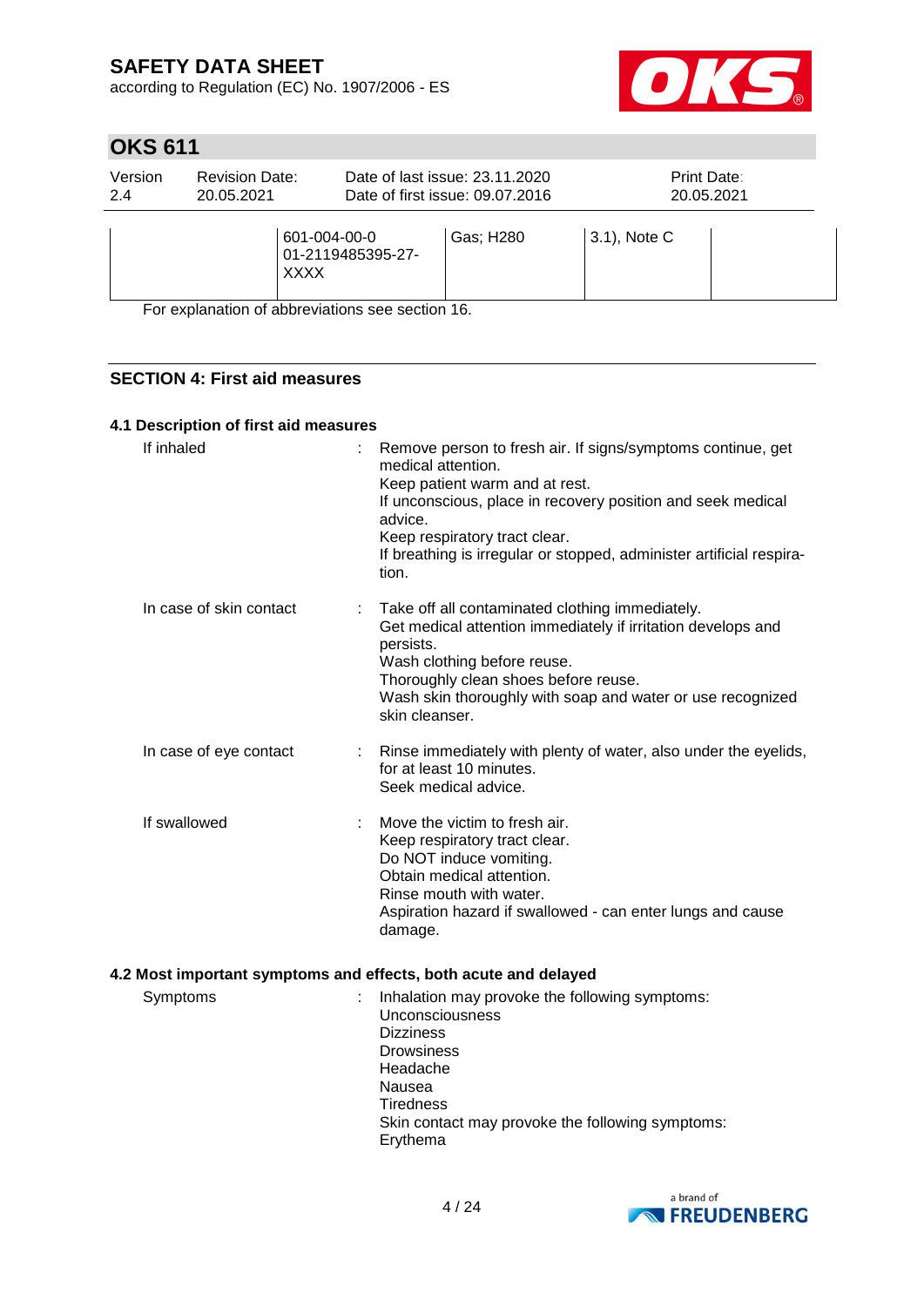according to Regulation (EC) No. 1907/2006 - ES



# **OKS 611**

| Version<br>2.4 | <b>Revision Date:</b><br>20.05.2021 | Date of last issue: 23.11.2020<br>Date of first issue: 09.07.2016                                                                   | <b>Print Date:</b><br>20.05.2021 |
|----------------|-------------------------------------|-------------------------------------------------------------------------------------------------------------------------------------|----------------------------------|
|                |                                     | Aspiration may cause pulmonary oedema and pneumonitis.                                                                              |                                  |
| <b>Risks</b>   |                                     | Can be absorbed through skin.<br>Risk of product entering the lungs on vomiting after ingestion.<br>Health injuries may be delayed. |                                  |

### **4.3 Indication of any immediate medical attention and special treatment needed**

| Treatment | Treat symptomatically. |
|-----------|------------------------|
|           |                        |

### **SECTION 5: Firefighting measures**

| 5.1 Extinguishing media                                   |                            |                                                                                                                                                                                                                      |
|-----------------------------------------------------------|----------------------------|----------------------------------------------------------------------------------------------------------------------------------------------------------------------------------------------------------------------|
| Suitable extinguishing media : ABC powder                 |                            |                                                                                                                                                                                                                      |
| Unsuitable extinguishing<br>media                         | $\mathbb{R}^n$             | High volume water jet                                                                                                                                                                                                |
| 5.2 Special hazards arising from the substance or mixture |                            |                                                                                                                                                                                                                      |
| Specific hazards during fire-<br>fighting                 | $\mathcal{L}^{\text{max}}$ | Fire Hazard<br>Do not let product enter drains.<br>Contains gas under pressure; may explode if heated.<br>Beware of vapours accumulating to form explosive concentra-<br>tions. Vapours can accumulate in low areas. |
| Hazardous combustion prod- :<br>ucts                      |                            | Carbon oxides<br>Nitrogen oxides (NOx)                                                                                                                                                                               |
| 5.3 Advice for firefighters                               |                            |                                                                                                                                                                                                                      |
| Special protective equipment :<br>for firefighters        |                            | In the event of fire, wear self-contained breathing apparatus.<br>Use personal protective equipment. Exposure to decomposi-<br>tion products may be a hazard to health.                                              |
| Further information                                       |                            | Standard procedure for chemical fires.<br>Collect contaminated fire extinguishing water separately. This<br>must not be discharged into drains.<br>Cool containers/tanks with water spray.                           |

### **SECTION 6: Accidental release measures**

#### **6.1 Personal precautions, protective equipment and emergency procedures**

| : Evacuate personnel to safe areas.                      |
|----------------------------------------------------------|
| Ensure adequate ventilation.                             |
| Remove all sources of ignition.                          |
| Do not breathe vapours or spray mist.                    |
| Refer to protective measures listed in sections 7 and 8. |
|                                                          |

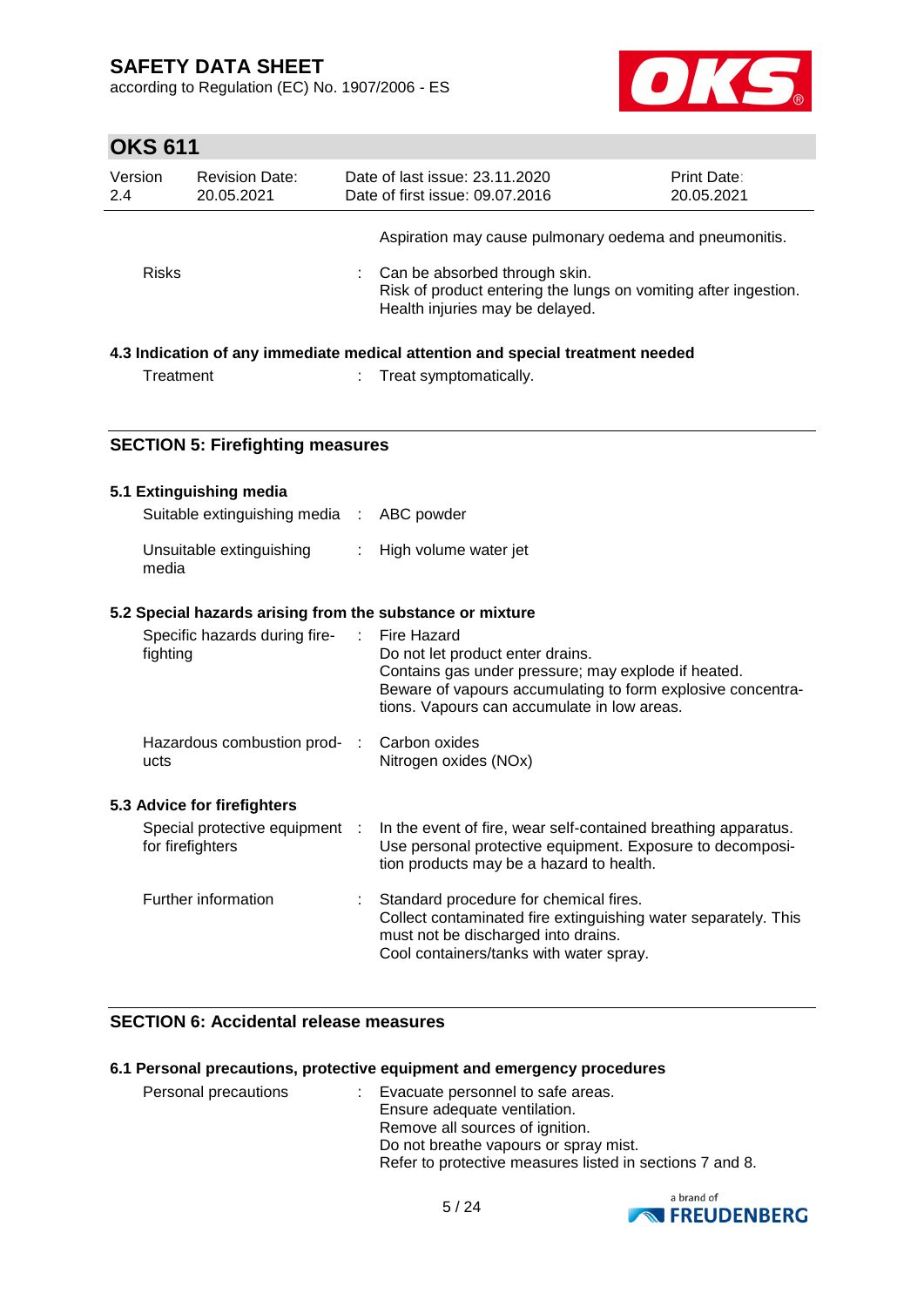according to Regulation (EC) No. 1907/2006 - ES



# **OKS 611**

| Version<br>2.4 | <b>Revision Date:</b><br>20.05.2021  | Date of last issue: 23.11.2020<br>Date of first issue: 09.07.2016                                                                                                                                                                                                                                                                       | Print Date:<br>20.05.2021 |
|----------------|--------------------------------------|-----------------------------------------------------------------------------------------------------------------------------------------------------------------------------------------------------------------------------------------------------------------------------------------------------------------------------------------|---------------------------|
|                |                                      | Only qualified personnel equipped with suitable protective<br>equipment may intervene.                                                                                                                                                                                                                                                  |                           |
|                | <b>6.2 Environmental precautions</b> |                                                                                                                                                                                                                                                                                                                                         |                           |
|                | Environmental precautions            | $\therefore$ Try to prevent the material from entering drains or water<br>courses.<br>Prevent further leakage or spillage if safe to do so.<br>Local authorities should be advised if significant spillages<br>cannot be contained.                                                                                                     |                           |
|                |                                      | 6.3 Methods and material for containment and cleaning up                                                                                                                                                                                                                                                                                |                           |
|                | Methods for cleaning up              | Contain spillage, and then collect with non-combustible ab-<br>sorbent material, (e.g. sand, earth, diatomaceous earth, ver-<br>miculite) and place in container for disposal according to local<br>/ national regulations (see section 13).<br>Keep in suitable, closed containers for disposal.<br>Non-sparking tools should be used. |                           |

### **6.4 Reference to other sections**

For personal protection see section 8.

### **SECTION 7: Handling and storage**

### **7.1 Precautions for safe handling**

| Advice on safe handling | : Do not use in areas without adequate ventilation.<br>Do not breathe vapours or spray mist.<br>In case of insufficient ventilation, wear suitable respiratory<br>equipment.<br>Avoid contact with skin and eyes.<br>For personal protection see section 8.<br>Keep away from fire, sparks and heated surfaces.<br>Smoking, eating and drinking should be prohibited in the ap-<br>plication area.<br>Wash hands and face before breaks and immediately after<br>handling the product.<br>Do not get in eyes or mouth or on skin.<br>Do not get on skin or clothing.<br>Do not ingest.<br>Do not use sparking tools.<br>These safety instructions also apply to empty packaging which<br>may still contain product residues.<br>Pressurized container: protect from sunlight and do not ex-<br>pose to temperatures exceeding 50 °C. Do not pierce or burn,<br>even after use. |
|-------------------------|--------------------------------------------------------------------------------------------------------------------------------------------------------------------------------------------------------------------------------------------------------------------------------------------------------------------------------------------------------------------------------------------------------------------------------------------------------------------------------------------------------------------------------------------------------------------------------------------------------------------------------------------------------------------------------------------------------------------------------------------------------------------------------------------------------------------------------------------------------------------------------|
| Hygiene measures        | Wash face, hands and any exposed skin thoroughly after<br>handling.                                                                                                                                                                                                                                                                                                                                                                                                                                                                                                                                                                                                                                                                                                                                                                                                            |

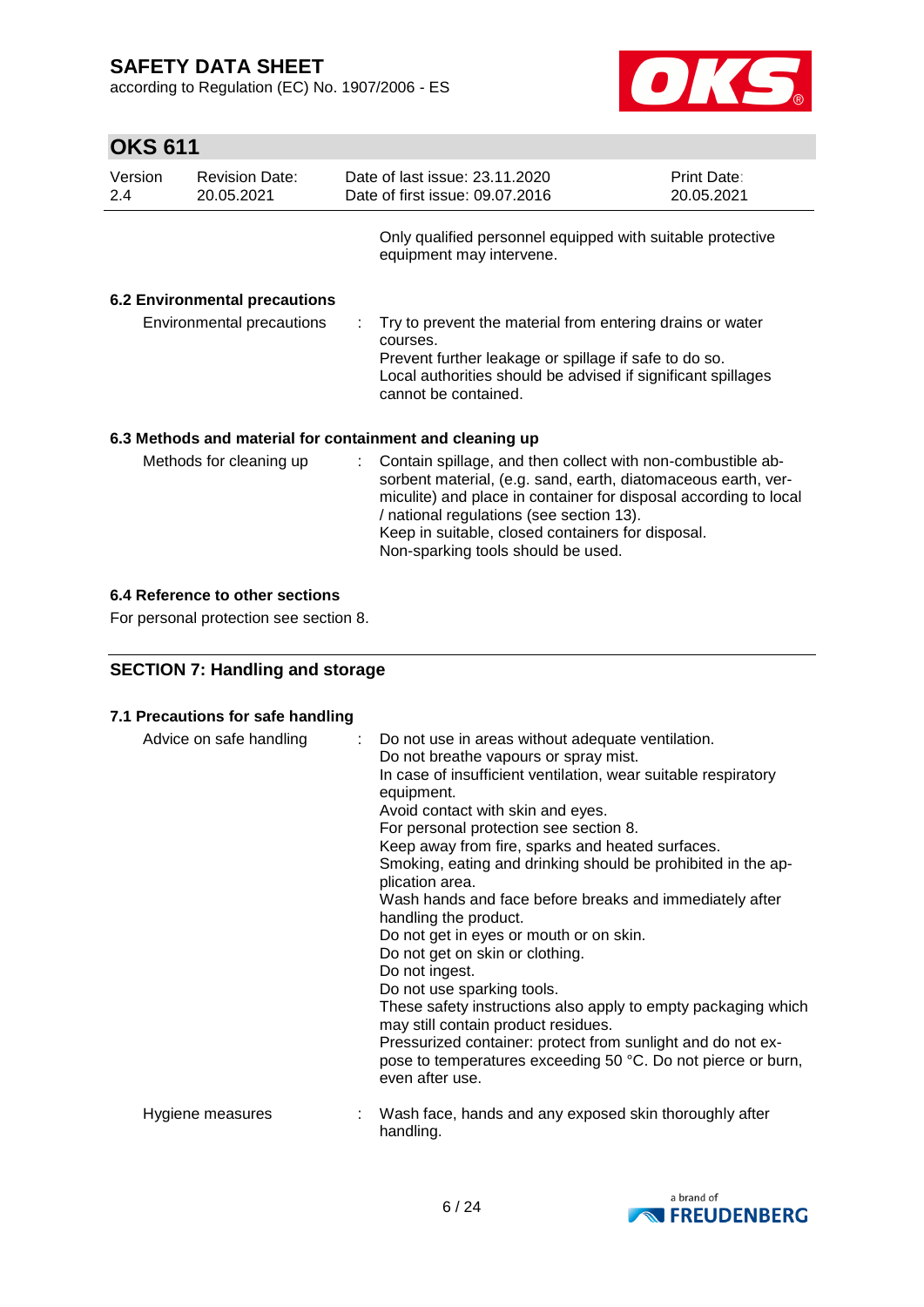according to Regulation (EC) No. 1907/2006 - ES



# **OKS 611**

| Version | Revision Date: | Date of last issue: 23.11.2020  | <b>Print Date:</b> |
|---------|----------------|---------------------------------|--------------------|
| 2.4     | 20.05.2021     | Date of first issue: 09.07.2016 | 20.05.2021         |

### **7.2 Conditions for safe storage, including any incompatibilities**

| Requirements for storage<br>areas and containers | BEWARE: Aerosol is pressurized. Keep away from direct sun<br>exposure and temperatures over 50 °C. Do not open by force<br>or throw into fire even after use. Do not spray on flames or<br>red-hot objects. Store in accordance with the particular na-<br>tional regulations. |
|--------------------------------------------------|--------------------------------------------------------------------------------------------------------------------------------------------------------------------------------------------------------------------------------------------------------------------------------|
| 7.3 Specific end use(s)                          |                                                                                                                                                                                                                                                                                |
| Specific use(s)                                  | Specific instructions for handling, not required.                                                                                                                                                                                                                              |

### **SECTION 8: Exposure controls/personal protection**

#### **8.1 Control parameters**

### **Occupational Exposure Limits**

| Components                                                                                    | CAS-No.    | Value type (Form<br>of exposure) | Control parameters  | <b>Basis</b>                 |
|-----------------------------------------------------------------------------------------------|------------|----------------------------------|---------------------|------------------------------|
| butane                                                                                        | 106-97-8   | VLA-ED (gas)                     | 1.000 ppm           | ES VLA<br>(2013-02-22)       |
| propane                                                                                       | 74-98-6    | VLA-ED                           | 1.000 ppm           | ES VLA<br>(2011-03-03)       |
| Distillates (petrole-<br>um), hydrotreated<br>heavy paraffinic;<br>Baseoil - un-<br>specified | 64742-54-7 | VLA-ED (Mist)                    | $5 \,\mathrm{mg/m}$ | ES VLA<br>$(2013 - 02 - 22)$ |
|                                                                                               |            | VLA-EC (Mist)                    | $10$ mg/m $3$       | ES VLA<br>(2013-02-22)       |
| distillates (petrole-<br>um), solvent-<br>dewaxed heavy<br>paraffinic                         | 64742-65-0 | VLA-ED (Mist)                    | $5 \text{ mg/m}$ 3  | ES VLA<br>$(2013 - 02 - 22)$ |
|                                                                                               |            | VLA-EC (Mist)                    | $10$ mg/m $3$       | ES VLA<br>(2013-02-22)       |
| isobutane                                                                                     | 75-28-5    | VLA-ED (gas)                     | 1.000 ppm           | ES VLA<br>(2013-02-22)       |

### **Derived No Effect Level (DNEL) according to Regulation (EC) No. 1907/2006:**

| Substance name                                                                           | End Use        | Exposure routes | Potential health ef-<br>fects | Value        |
|------------------------------------------------------------------------------------------|----------------|-----------------|-------------------------------|--------------|
| Distillates (petrole-<br>um), hydrotreated<br>heavy paraffinic;<br>Baseoil - unspecified | <b>Workers</b> | Inhalation      | Long-term local ef-<br>fects  | 5,6 mg/m $3$ |

### **Predicted No Effect Concentration (PNEC) according to Regulation (EC) No. 1907/2006:**

| Substance name               | <b>Environmental Compartment</b> | Value                |
|------------------------------|----------------------------------|----------------------|
| Distillates (petroleum), hy- | Oral                             | $9,33 \text{ mg/kg}$ |
| drotreated heavy paraffinic; |                                  |                      |

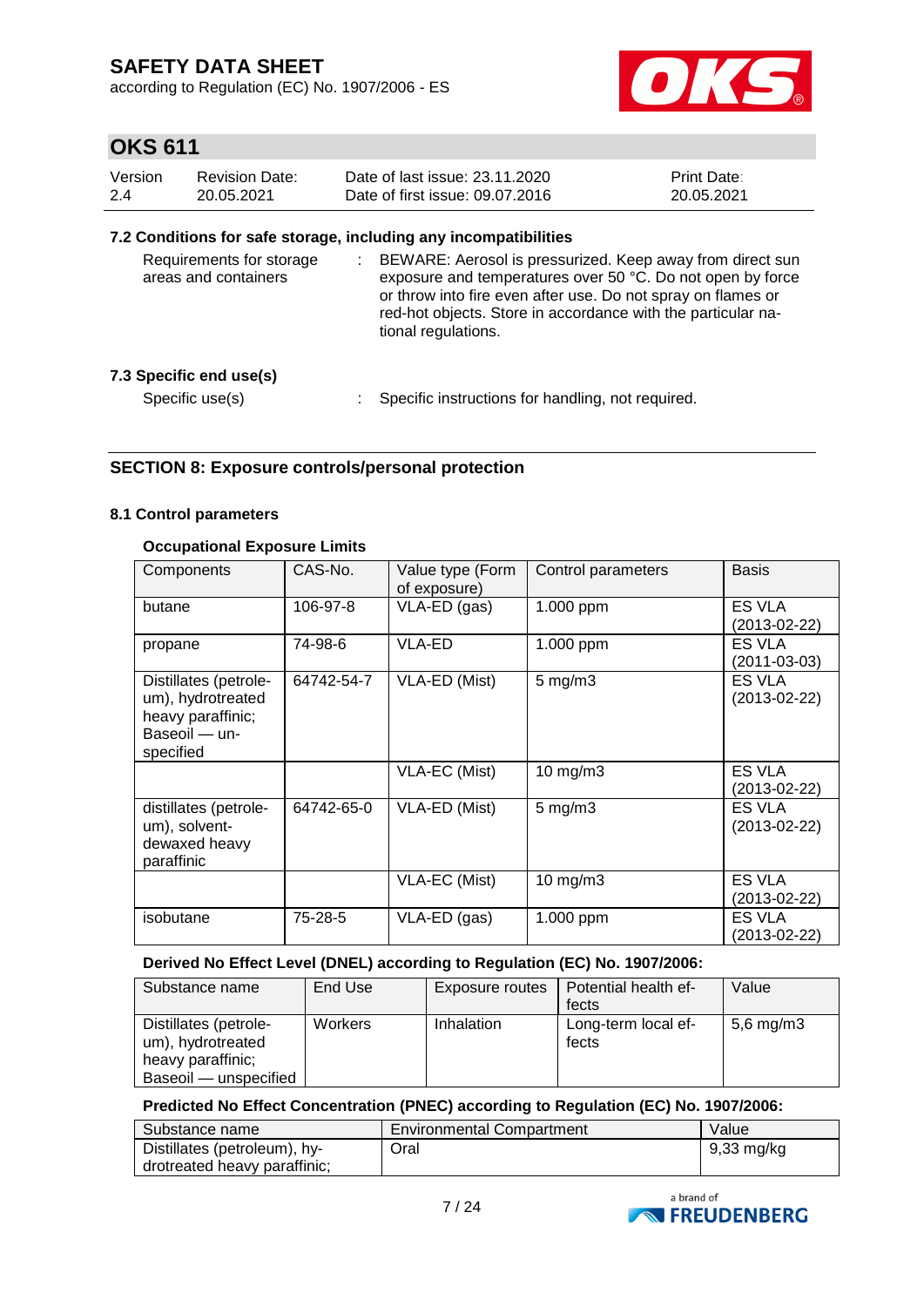according to Regulation (EC) No. 1907/2006 - ES



# **OKS 611**

| Version | <b>Revision Date:</b> | Date of last issue: 23.11.2020  | <b>Print Date:</b> |  |
|---------|-----------------------|---------------------------------|--------------------|--|
| 2.4     | 20.05.2021            | Date of first issue: 09.07.2016 | 20.05.2021         |  |
|         |                       |                                 |                    |  |

| Baseoil — unspecified             |      |              |
|-----------------------------------|------|--------------|
| distillates (petroleum), solvent- | Oral | $9,33$ mg/kg |
| dewaxed heavy paraffinic          |      |              |

#### **8.2 Exposure controls**

#### **Engineering measures**

Use only in an area equipped with explosion proof exhaust ventilation. Handle only in a place equipped with local exhaust (or other appropriate exhaust).

| Personal protective equipment                                         |                                                                                                                                                                                                                                                                                                                                             |
|-----------------------------------------------------------------------|---------------------------------------------------------------------------------------------------------------------------------------------------------------------------------------------------------------------------------------------------------------------------------------------------------------------------------------------|
| Eye protection                                                        | Safety glasses with side-shields                                                                                                                                                                                                                                                                                                            |
| Hand protection<br>Material<br>Break through time<br>Protective index | butyl-rubber<br>$> 10$ min<br>Class 1                                                                                                                                                                                                                                                                                                       |
| Remarks                                                               | Wear protective gloves. The break through time depends<br>amongst other things on the material, the thickness and the<br>type of glove and therefore has to be measured for each<br>case.<br>The selected protective gloves have to satisfy the specifica-<br>tions of Regulation (EU) 2016/425 and the standard EN 374<br>derived from it. |
| Respiratory protection                                                | Use respiratory protection unless adequate local exhaust<br>ventilation is provided or exposure assessment demonstrates<br>that exposures are within recommended exposure guidelines.<br>Short term only                                                                                                                                    |
| Filter type                                                           | Filter type A-P                                                                                                                                                                                                                                                                                                                             |
| Protective measures                                                   | The type of protective equipment must be selected according<br>to the concentration and amount of the dangerous substance<br>at the specific workplace.<br>Choose body protection in relation to its type, to the concen-<br>tration and amount of dangerous substances, and to the spe-<br>cific work-place.                               |

### **SECTION 9: Physical and chemical properties**

#### **9.1 Information on basic physical and chemical properties**

| Appearance      | aerosol           |
|-----------------|-------------------|
| Colour          | green, black      |
| Odour           | characteristic    |
| Odour Threshold | No data available |

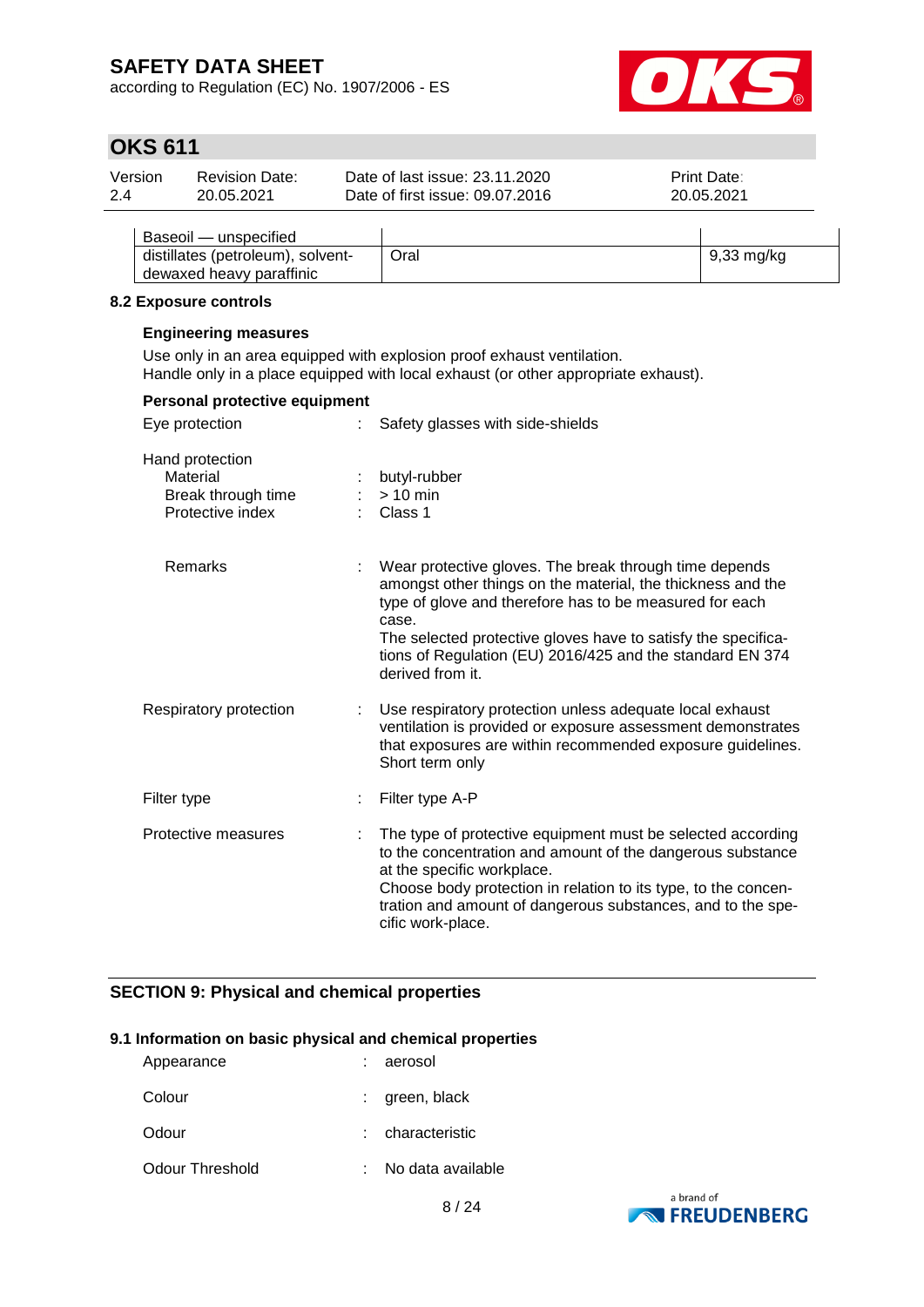according to Regulation (EC) No. 1907/2006 - ES



# **OKS 611**

| Version | <b>Revision Date:</b> | Date of last issue: 23.11.2020  | <b>Print Date:</b> |
|---------|-----------------------|---------------------------------|--------------------|
| 2.4     | 20.05.2021            | Date of first issue: 09.07.2016 | 20.05.2021         |

| pH                                                             |                              | substance/mixture is non-soluble (in water)                          |
|----------------------------------------------------------------|------------------------------|----------------------------------------------------------------------|
| Melting point/range                                            | ÷                            | No data available                                                    |
| Boiling point/boiling range                                    | ÷.                           | $-161 °C$<br>(1.013 hPa)                                             |
| Flash point                                                    | t.                           | $-91 °C$<br>Method: Abel-Pensky                                      |
| Evaporation rate                                               |                              | No data available                                                    |
| Flammability (solid, gas)                                      | $\mathcal{L}_{\mathrm{max}}$ | Extremely flammable aerosol.                                         |
| Upper explosion limit / Upper : 15 %(V)<br>flammability limit  |                              |                                                                      |
| Lower explosion limit / Lower : 0,6 %(V)<br>flammability limit |                              |                                                                      |
| Vapour pressure                                                |                              | 3.800 hPa (20 °C)                                                    |
| Relative vapour density                                        | ÷.                           | No data available                                                    |
| Relative density                                               | t.                           | 0,68(20 °C)<br>Reference substance: Water<br>The value is calculated |
| Density                                                        |                              | 0,68 g/cm3<br>(20 °C)                                                |
| <b>Bulk density</b>                                            |                              | No data available                                                    |
| Solubility(ies)<br>Water solubility                            | ÷.                           | insoluble                                                            |
| Solubility in other solvents                                   |                              | : No data available                                                  |
| Partition coefficient: n-<br>octanol/water                     |                              | No data available                                                    |
| Auto-ignition temperature                                      | ÷                            | No data available                                                    |
| Decomposition temperature                                      |                              | No data available                                                    |
| Viscosity<br>Viscosity, dynamic                                |                              | No data available                                                    |
| Viscosity, kinematic                                           |                              | $<$ 20,5 mm2/s (40 °C)                                               |

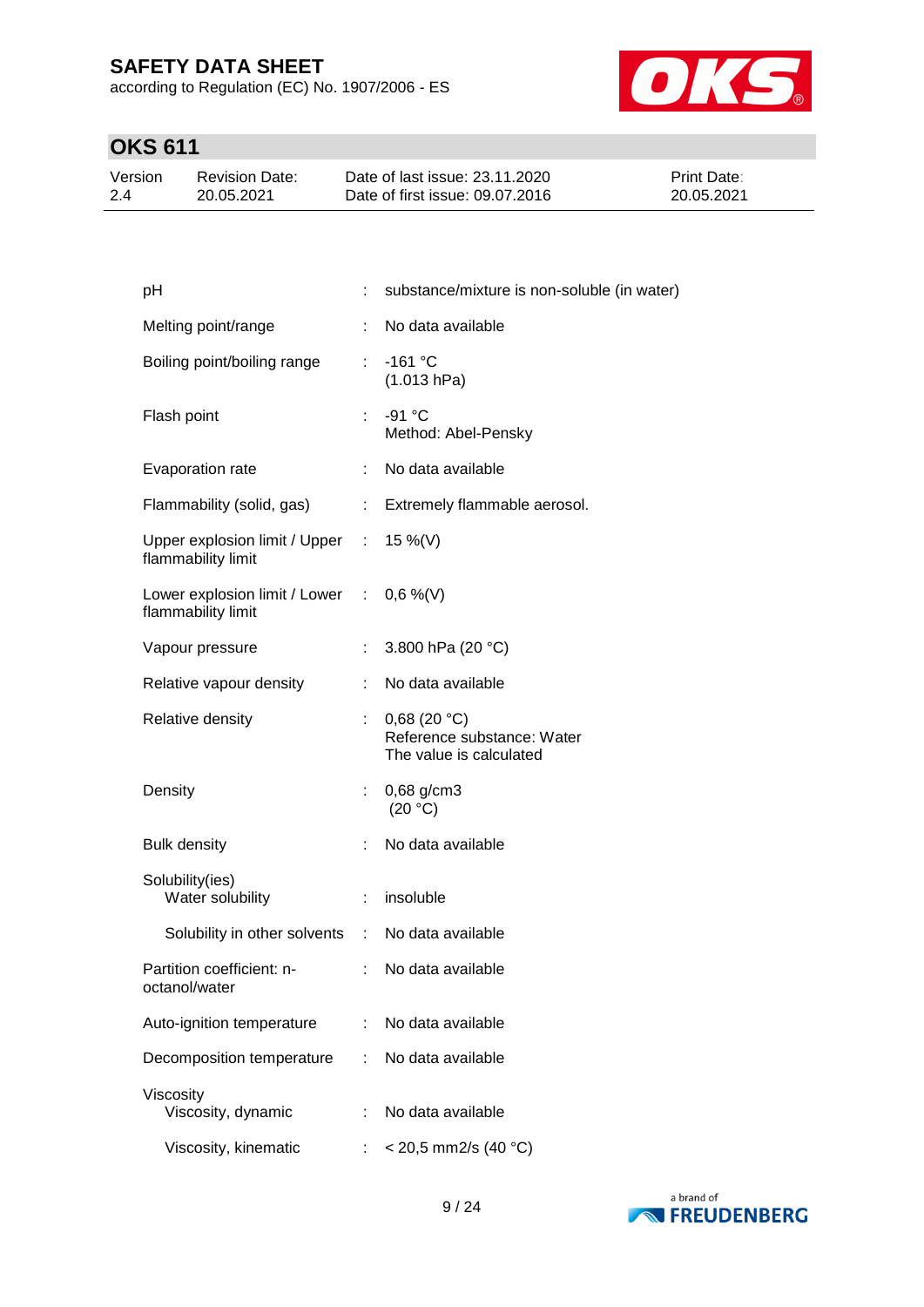according to Regulation (EC) No. 1907/2006 - ES



# **OKS 611**

| Version<br>2.4              | <b>Revision Date:</b><br>20.05.2021                                | Date of last issue: 23.11.2020<br>Print Date:<br>Date of first issue: 09.07.2016<br>20.05.2021 |                                              |  |
|-----------------------------|--------------------------------------------------------------------|------------------------------------------------------------------------------------------------|----------------------------------------------|--|
| <b>Explosive properties</b> |                                                                    | ÷                                                                                              | Not explosive                                |  |
|                             | Oxidizing properties                                               | ÷                                                                                              | No data available                            |  |
|                             | 9.2 Other information<br>Sublimation point<br>Metal corrosion rate | ÷                                                                                              | No data available<br>Not corrosive to metals |  |
| Self-ignition               |                                                                    | ÷<br>÷                                                                                         | No data available                            |  |

### **SECTION 10: Stability and reactivity**

#### **10.1 Reactivity**

No hazards to be specially mentioned.

### **10.2 Chemical stability**

Stable under normal conditions.

### **10.3 Possibility of hazardous reactions**

Hazardous reactions : No dangerous reaction known under conditions of normal use.

#### **10.4 Conditions to avoid**

Conditions to avoid : Heat, flames and sparks.

#### **10.5 Incompatible materials**

Materials to avoid : Oxidizing agents

#### **10.6 Hazardous decomposition products**

No decomposition if stored and applied as directed.

### **SECTION 11: Toxicological information**

### **11.1 Information on toxicological effects**

#### **Acute toxicity**

| <b>Product:</b>           |                                                                                                                                           |
|---------------------------|-------------------------------------------------------------------------------------------------------------------------------------------|
| Acute oral toxicity       | : Remarks: This information is not available.                                                                                             |
| Acute inhalation toxicity | Symptoms: Inhalation may provoke the following symptoms:,<br>Respiratory disorder                                                         |
| Acute dermal toxicity     | Remarks: Prolonged or repeated skin contact with liquid may<br>cause defatting resulting in drying, redness and possible blis-<br>tering. |

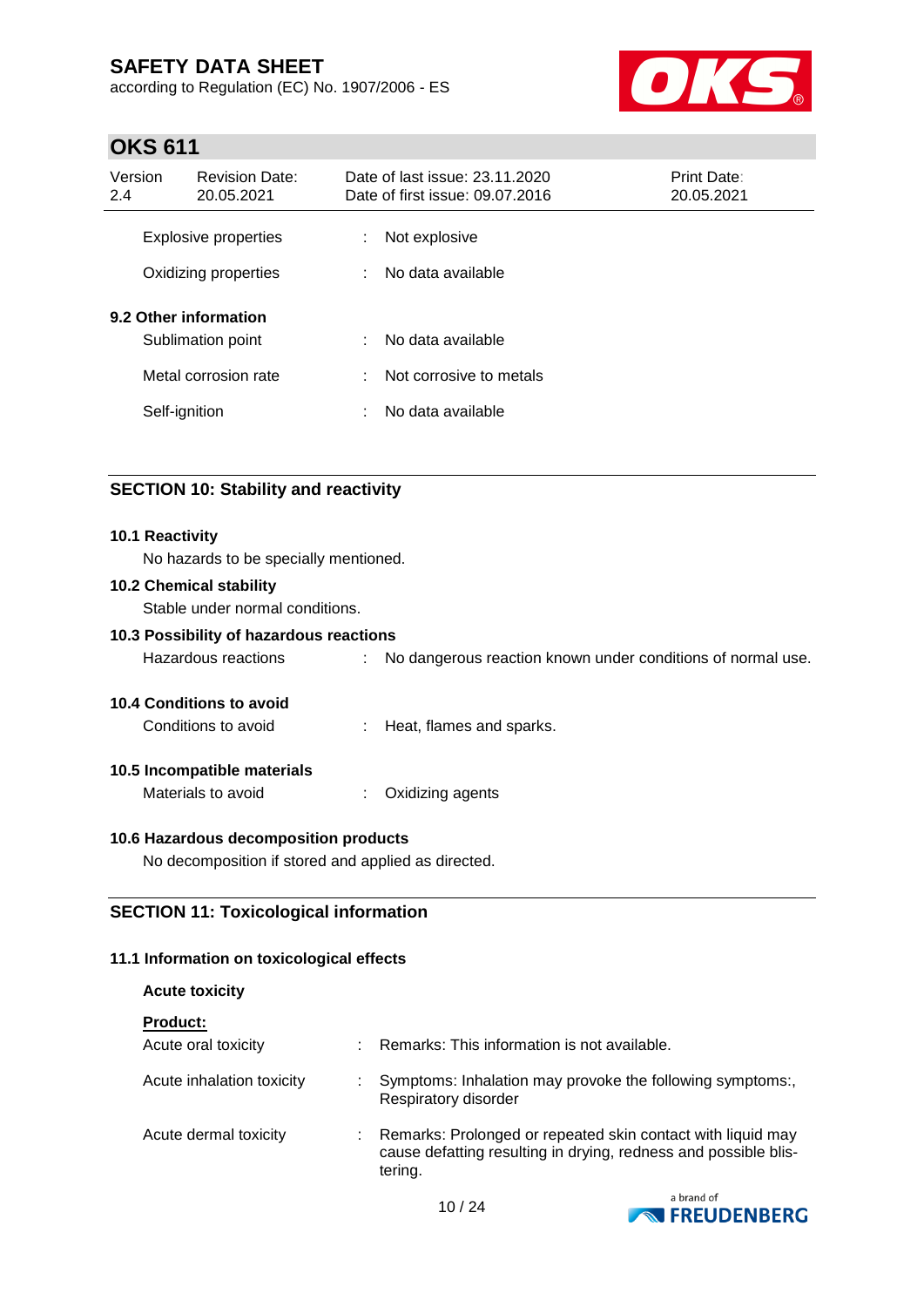according to Regulation (EC) No. 1907/2006 - ES



| <b>OKS 611</b>                                        |                                  |    |                                                                                                                                                                                                  |                           |  |
|-------------------------------------------------------|----------------------------------|----|--------------------------------------------------------------------------------------------------------------------------------------------------------------------------------------------------|---------------------------|--|
| Version<br><b>Revision Date:</b><br>20.05.2021<br>2.4 |                                  |    | Date of last issue: 23.11.2020<br>Date of first issue: 09.07.2016                                                                                                                                | Print Date:<br>20.05.2021 |  |
|                                                       |                                  |    | Symptoms: Skin disorders                                                                                                                                                                         |                           |  |
|                                                       | <b>Components:</b>               |    |                                                                                                                                                                                                  |                           |  |
|                                                       | Acute oral toxicity              |    | Naphtha (petroleum), hydrotreated heavy; Low boiling point ydrogen treated naphtha:<br>: LD50 (Rat): $> 5.000$ mg/kg<br>Method: OECD Test Guideline 401                                          |                           |  |
|                                                       | Acute dermal toxicity            |    | : LD50 (Rabbit): $> 5.000$ mg/kg<br>Method: OECD Test Guideline 402                                                                                                                              |                           |  |
| butane:                                               |                                  |    |                                                                                                                                                                                                  |                           |  |
|                                                       | Acute inhalation toxicity        |    | : $LC50$ (Rat): 658 mg/l<br>Exposure time: 4 h<br>Test atmosphere: gas                                                                                                                           |                           |  |
|                                                       |                                  |    | Distillates (petroleum), hydrotreated heavy paraffinic; Baseoil — unspecified:                                                                                                                   |                           |  |
|                                                       | Acute oral toxicity              | t. | LD50 (Rat): $> 5.000$ mg/kg<br>Method: OECD Test Guideline 401<br>GLP: yes                                                                                                                       |                           |  |
|                                                       | Acute inhalation toxicity        |    | : $LC50 (Rat): > 5,53 mg/l$<br>Exposure time: 4 h<br>Test atmosphere: dust/mist<br>Method: OECD Test Guideline 403<br>Assessment: The substance or mixture has no acute inhala-<br>tion toxicity |                           |  |
|                                                       | Acute dermal toxicity            |    | : LD50 (Rabbit): $>$ 5.000 mg/kg<br>Method: OECD Test Guideline 402                                                                                                                              |                           |  |
|                                                       |                                  |    | distillates (petroleum), solvent-dewaxed heavy paraffinic:                                                                                                                                       |                           |  |
|                                                       | Acute oral toxicity              |    | : LD50 (Rat): $> 5.000$ mg/kg<br>Method: OECD Test Guideline 401                                                                                                                                 |                           |  |
|                                                       | Acute dermal toxicity            |    | : LD50 (Rabbit): $> 5.000$ mg/kg<br>Method: OECD Test Guideline 402                                                                                                                              |                           |  |
|                                                       | isobutane:                       |    |                                                                                                                                                                                                  |                           |  |
|                                                       | Acute inhalation toxicity        |    | : $LC50$ (Rat): 658 mg/l<br>Exposure time: 4 h<br>Test atmosphere: gas                                                                                                                           |                           |  |
|                                                       | <b>Skin corrosion/irritation</b> |    |                                                                                                                                                                                                  |                           |  |
| Product:                                              |                                  |    |                                                                                                                                                                                                  |                           |  |
| Remarks                                               |                                  |    | This information is not available.                                                                                                                                                               |                           |  |

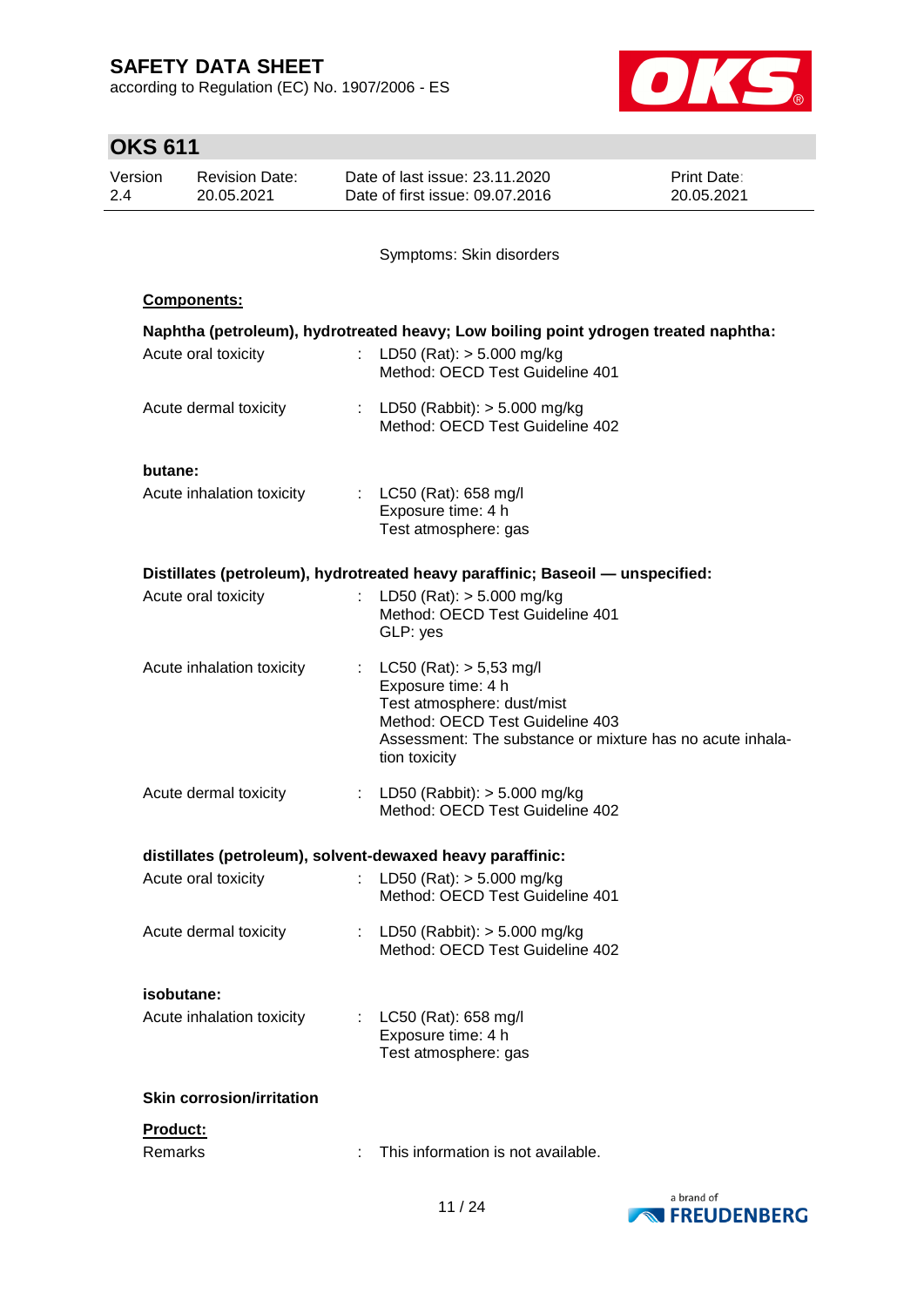according to Regulation (EC) No. 1907/2006 - ES



# **OKS 611**

| Version | Revision Date: | Date of last issue: 23.11.2020  | <b>Print Date:</b> |
|---------|----------------|---------------------------------|--------------------|
| 2.4     | 20.05.2021     | Date of first issue: 09.07.2016 | 20.05.2021         |

### **Components:**

### **Naphtha (petroleum), hydrotreated heavy; Low boiling point ydrogen treated naphtha:** Species : Rabbit Assessment : No skin irritation Method : OECD Test Guideline 404 Result : Mild skin irritation

Result **Result** : Repeated exposure may cause skin dryness or cracking.

#### **Distillates (petroleum), hydrotreated heavy paraffinic; Baseoil — unspecified:**

| : Rabbit                  |
|---------------------------|
| : No skin irritation      |
| : OECD Test Guideline 404 |
| : No skin irritation      |
| : yes                     |
|                           |

#### **distillates (petroleum), solvent-dewaxed heavy paraffinic:**

| : Rabbit                  |
|---------------------------|
| : No skin irritation      |
| : OECD Test Guideline 404 |
| : No skin irritation      |
| : yes                     |
|                           |

### **Serious eye damage/eye irritation**

### **Product:**

Remarks : Contact with eyes may cause irritation.

#### **Components:**

#### **Naphtha (petroleum), hydrotreated heavy; Low boiling point ydrogen treated naphtha:**

| <b>Species</b> | : Rabbit                  |
|----------------|---------------------------|
| Assessment     | : No eye irritation       |
| Method         | : OECD Test Guideline 405 |
| Result         | : No eye irritation       |

#### **Distillates (petroleum), hydrotreated heavy paraffinic; Baseoil — unspecified:**

| <b>Species</b> | : Rabbit                  |
|----------------|---------------------------|
| Assessment     | : No eye irritation       |
| Method         | : OECD Test Guideline 405 |
| Result         | : No eye irritation       |
| GLP            | : yes                     |

#### **distillates (petroleum), solvent-dewaxed heavy paraffinic:**

| <b>Species</b> | : Rabbit                  |
|----------------|---------------------------|
| Assessment     | : No eve irritation       |
| Method         | : OECD Test Guideline 405 |
| Result         | : No eye irritation       |

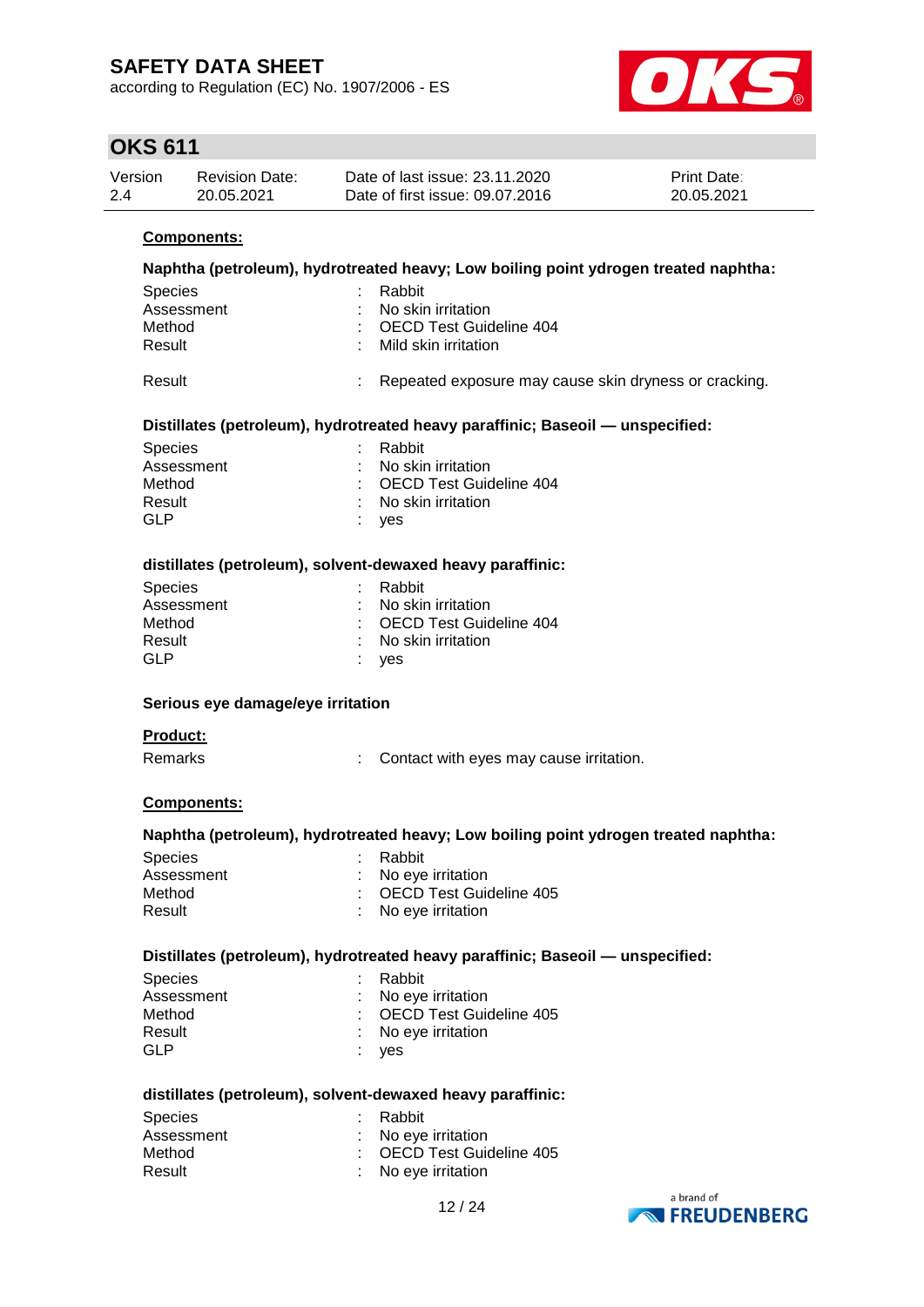according to Regulation (EC) No. 1907/2006 - ES



# **OKS 611**

| Version              | <b>Revision Date:</b><br>20.05.2021                        |            | Date of last issue: 23.11.2020<br>Date of first issue: 09.07.2016                   | Print Date:<br>20.05.2021                                  |
|----------------------|------------------------------------------------------------|------------|-------------------------------------------------------------------------------------|------------------------------------------------------------|
| <b>GLP</b>           |                                                            | ves        |                                                                                     |                                                            |
|                      | Respiratory or skin sensitisation                          |            |                                                                                     |                                                            |
| Product:             |                                                            |            |                                                                                     |                                                            |
| Remarks              |                                                            |            | This information is not available.                                                  |                                                            |
|                      | Components:                                                |            |                                                                                     |                                                            |
|                      |                                                            |            | Naphtha (petroleum), hydrotreated heavy; Low boiling point ydrogen treated naphtha: |                                                            |
| Species              |                                                            | Guinea pig |                                                                                     |                                                            |
|                      | Assessment                                                 |            | Does not cause skin sensitisation.                                                  |                                                            |
| Method               |                                                            |            | <b>OECD Test Guideline 406</b>                                                      |                                                            |
| Result               |                                                            |            | Does not cause skin sensitisation.                                                  |                                                            |
|                      | Sulfonic acids, petroleum, calcium salts:                  |            |                                                                                     |                                                            |
|                      | Assessment                                                 |            | The product is a skin sensitiser, sub-category 1B.                                  |                                                            |
|                      |                                                            |            | Distillates (petroleum), hydrotreated heavy paraffinic; Baseoil - unspecified:      |                                                            |
| Species              |                                                            | Guinea pig |                                                                                     |                                                            |
|                      | Assessment                                                 |            | Does not cause skin sensitisation.                                                  |                                                            |
| Method               |                                                            |            | <b>OECD Test Guideline 406</b>                                                      |                                                            |
| Result<br><b>GLP</b> |                                                            |            | Does not cause skin sensitisation.                                                  |                                                            |
|                      |                                                            | yes        |                                                                                     |                                                            |
|                      | distillates (petroleum), solvent-dewaxed heavy paraffinic: |            |                                                                                     |                                                            |
| Species              |                                                            | Guinea pig |                                                                                     |                                                            |
|                      | Assessment                                                 |            | Does not cause skin sensitisation.                                                  |                                                            |
| Method               |                                                            |            | <b>OECD Test Guideline 406</b>                                                      |                                                            |
| Result<br><b>GLP</b> |                                                            |            | Does not cause skin sensitisation.                                                  |                                                            |
|                      |                                                            | yes        |                                                                                     |                                                            |
|                      | <b>Germ cell mutagenicity</b>                              |            |                                                                                     |                                                            |
| Product:             |                                                            |            |                                                                                     |                                                            |
|                      | Genotoxicity in vitro                                      |            | : Remarks: No data available                                                        |                                                            |
|                      | Genotoxicity in vivo                                       |            | Remarks: No data available                                                          |                                                            |
|                      | Components:                                                |            |                                                                                     |                                                            |
|                      |                                                            |            | Naphtha (petroleum), hydrotreated heavy; Low boiling point ydrogen treated naphtha: |                                                            |
|                      |                                                            |            |                                                                                     | Tests on bacterial or mammalian cell cultures did not show |

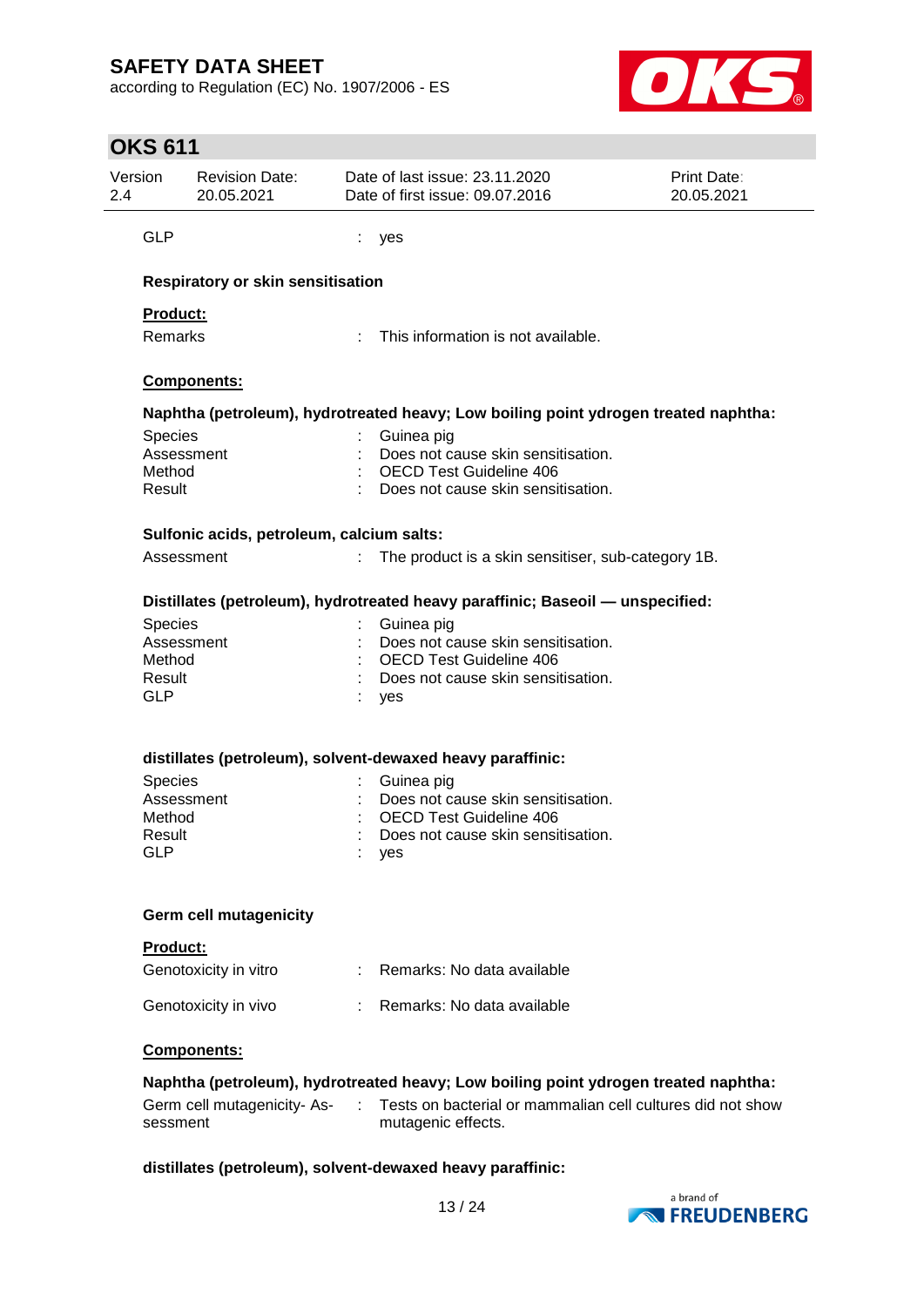according to Regulation (EC) No. 1907/2006 - ES



# **OKS 611**

| Version<br>2.4 | <b>Revision Date:</b><br>20.05.2021     |                              | Date of last issue: 23.11.2020<br>Date of first issue: 09.07.2016                                                                                         | Print Date:<br>20.05.2021 |
|----------------|-----------------------------------------|------------------------------|-----------------------------------------------------------------------------------------------------------------------------------------------------------|---------------------------|
|                | Genotoxicity in vitro                   | ÷.                           | Test system: Salmonella typhimurium<br>Metabolic activation: with and without metabolic activation<br>Method: OECD Test Guideline 471<br>Result: negative |                           |
|                | Genotoxicity in vivo                    |                              | Species: Mouse<br>Application Route: Oral<br>Method: OECD Test Guideline 474<br>Result: negative                                                          |                           |
|                | Carcinogenicity                         |                              |                                                                                                                                                           |                           |
|                | <b>Product:</b><br>Remarks              |                              | No data available                                                                                                                                         |                           |
|                | Components:                             |                              |                                                                                                                                                           |                           |
|                |                                         |                              | Naphtha (petroleum), hydrotreated heavy; Low boiling point ydrogen treated naphtha:                                                                       |                           |
|                | Carcinogenicity - Assess-<br>ment       | $\mathcal{L}_{\mathrm{max}}$ | Not classifiable as a human carcinogen.                                                                                                                   |                           |
|                |                                         |                              | Distillates (petroleum), hydrotreated heavy paraffinic; Baseoil - unspecified:                                                                            |                           |
|                | ment                                    |                              | Carcinogenicity - Assess- : Not classifiable as a human carcinogen.                                                                                       |                           |
|                |                                         |                              | distillates (petroleum), solvent-dewaxed heavy paraffinic:                                                                                                |                           |
|                | <b>Species</b>                          |                              | Mouse                                                                                                                                                     |                           |
|                | <b>Application Route</b>                |                              | Dermal                                                                                                                                                    |                           |
|                | Method<br>Result                        |                              | <b>OECD Test Guideline 451</b><br>negative                                                                                                                |                           |
|                | <b>Reproductive toxicity</b>            |                              |                                                                                                                                                           |                           |
|                | <b>Product:</b>                         |                              |                                                                                                                                                           |                           |
|                | Effects on fertility                    |                              | Remarks: No data available                                                                                                                                |                           |
|                | Effects on foetal develop-<br>ment      |                              | : Remarks: No data available                                                                                                                              |                           |
|                | Components:                             |                              |                                                                                                                                                           |                           |
|                |                                         |                              | Naphtha (petroleum), hydrotreated heavy; Low boiling point ydrogen treated naphtha:                                                                       |                           |
|                | Reproductive toxicity - As-<br>sessment |                              | No toxicity to reproduction<br>No toxicity to reproduction                                                                                                |                           |
|                |                                         |                              | Distillates (petroleum), hydrotreated heavy paraffinic; Baseoil - unspecified:                                                                            |                           |
|                | Reproductive toxicity - As-<br>sessment | ÷                            | No toxicity to reproduction                                                                                                                               |                           |

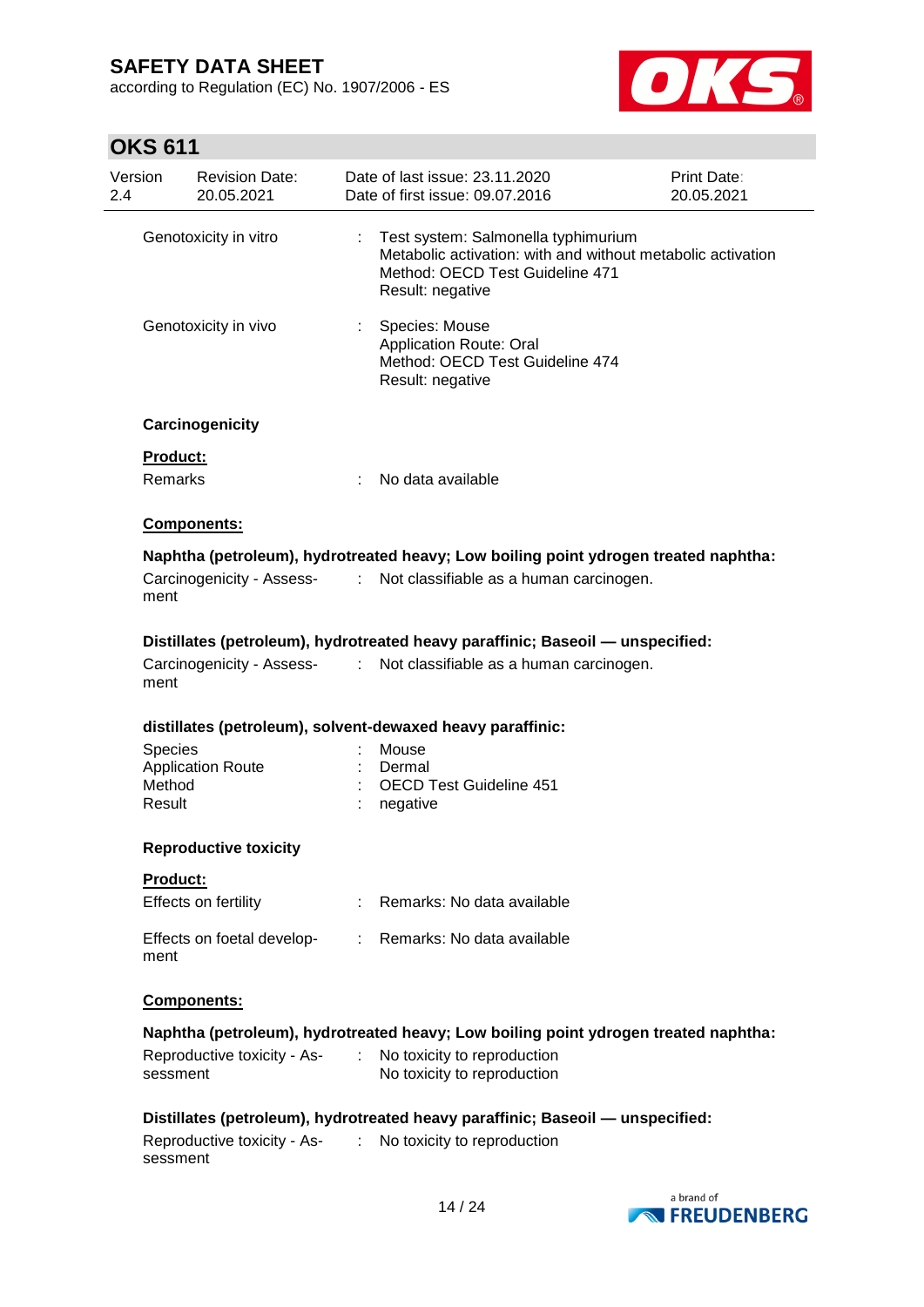according to Regulation (EC) No. 1907/2006 - ES



# **OKS 611**

| Version | <b>Revision Date:</b> | Date of last issue: 23.11.2020  | <b>Print Date:</b> |
|---------|-----------------------|---------------------------------|--------------------|
| 2.4     | 20.05.2021            | Date of first issue: 09.07.2016 | 20.05.2021         |

### **distillates (petroleum), solvent-dewaxed heavy paraffinic:**

| Effects on foetal develop- | : Species: Rat                                         |
|----------------------------|--------------------------------------------------------|
| ment                       | Application Route: Dermal                              |
|                            | General Toxicity Maternal: NOAEL: 30 mg/kg body weight |
|                            | Developmental Toxicity: NOAEL: 30 mg/kg body weight    |
|                            | Method: OECD Test Guideline 414                        |

#### **STOT - single exposure**

#### **Components:**

|            | Naphtha (petroleum), hydrotreated heavy; Low boiling point ydrogen treated naphtha: |
|------------|-------------------------------------------------------------------------------------|
| Assessment | The substance or mixture is not classified as specific target                       |
|            | organ toxicant, single exposure.                                                    |

#### **STOT - repeated exposure**

#### **Components:**

|                               | Naphtha (petroleum), hydrotreated heavy; Low boiling point ydrogen treated naphtha:               |
|-------------------------------|---------------------------------------------------------------------------------------------------|
| Assessment                    | The substance or mixture is not classified as specific target<br>organ toxicant, single exposure. |
| <b>Repeated dose toxicity</b> |                                                                                                   |
| <b>Product:</b>               |                                                                                                   |
| <b>Remarks</b>                | This information is not available.                                                                |

### **Aspiration toxicity**

#### **Product:**

May be fatal if swallowed and enters airways.

#### **Components:**

**Naphtha (petroleum), hydrotreated heavy; Low boiling point ydrogen treated naphtha:** May be fatal if swallowed and enters airways.

**Distillates (petroleum), hydrotreated heavy paraffinic; Baseoil — unspecified:** No aspiration toxicity classification

**distillates (petroleum), solvent-dewaxed heavy paraffinic:** No aspiration toxicity classification

#### **Further information**

#### **Product:**

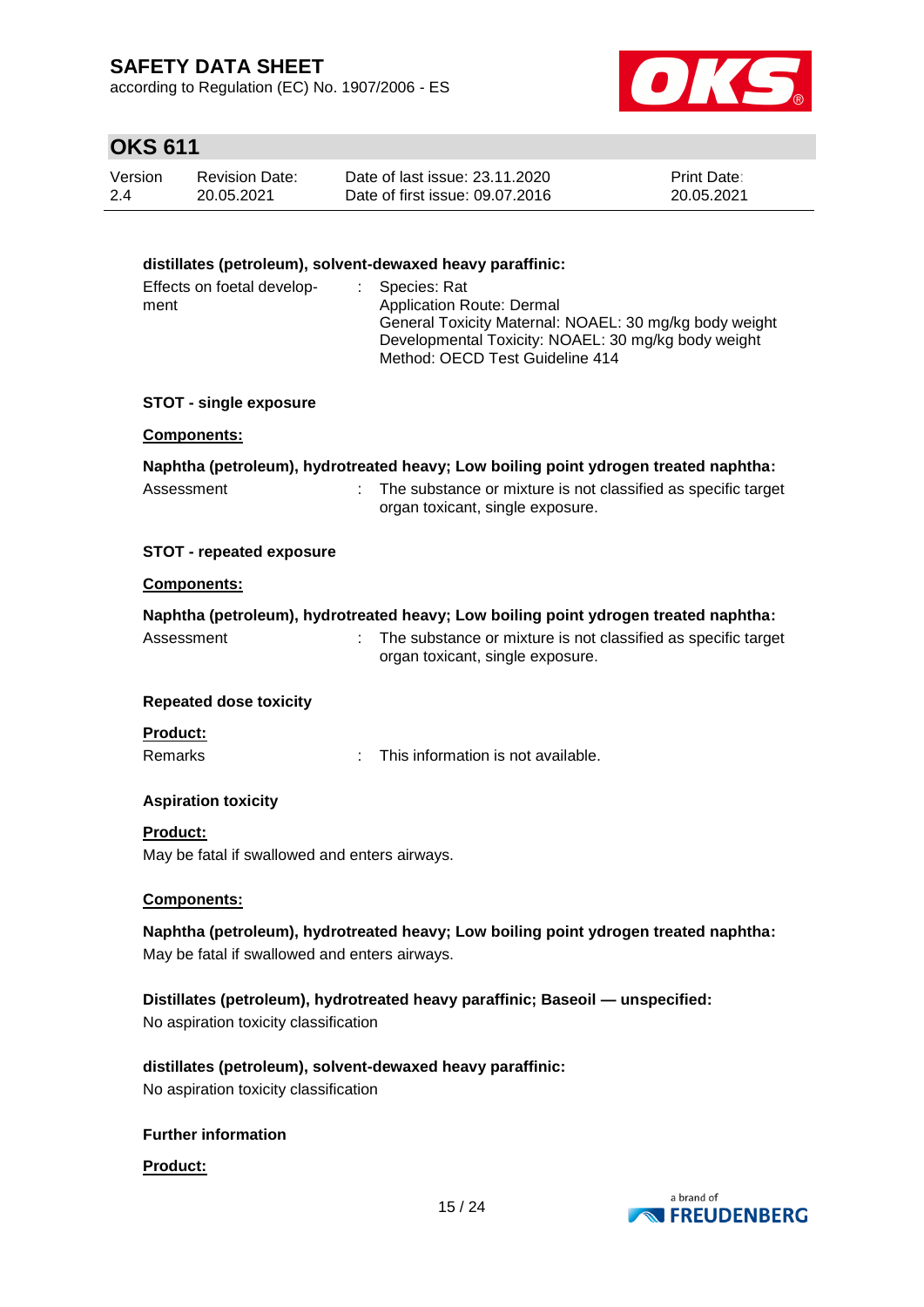according to Regulation (EC) No. 1907/2006 - ES



# **OKS 611**

| Version | <b>Revision Date:</b> | Date of last issue: 23.11.2020                                                                  | <b>Print Date:</b> |
|---------|-----------------------|-------------------------------------------------------------------------------------------------|--------------------|
| 2.4     | 20.05.2021            | Date of first issue: 09.07.2016                                                                 | 20.05.2021         |
| Remarks |                       | Information given is based on data on the components and<br>the toxicology of similar products. |                    |

### **SECTION 12: Ecological information**

### **12.1 Toxicity**

| <b>Product:</b>                                          |   |                            |
|----------------------------------------------------------|---|----------------------------|
| Toxicity to fish                                         | ÷ | Remarks: No data available |
| Toxicity to daphnia and other :<br>aquatic invertebrates |   | Remarks: No data available |
| Toxicity to algae/aquatic<br>plants                      | ÷ | Remarks: No data available |
| Toxicity to microorganisms                               | ÷ | Remarks: No data available |

### **Components:**

| Naphtha (petroleum), hydrotreated heavy; Low boiling point ydrogen treated naphtha: |  |                                                                                                                                                                                     |  |  |  |
|-------------------------------------------------------------------------------------|--|-------------------------------------------------------------------------------------------------------------------------------------------------------------------------------------|--|--|--|
| Toxicity to fish                                                                    |  | LC50 (Oncorhynchus mykiss (rainbow trout)): > 100 mg/l<br>Exposure time: 96 h                                                                                                       |  |  |  |
| aquatic invertebrates                                                               |  | Toxicity to daphnia and other : EC50 (Daphnia magna (Water flea)): > 100 mg/l<br>Exposure time: 48 h                                                                                |  |  |  |
| Toxicity to algae/aquatic<br>plants                                                 |  | : EC50 (Pseudokirchneriella subcapitata (green algae)): > 100<br>mg/l<br>Exposure time: 72 h                                                                                        |  |  |  |
|                                                                                     |  | Distillates (petroleum), hydrotreated heavy paraffinic; Baseoil — unspecified:                                                                                                      |  |  |  |
| Toxicity to fish                                                                    |  | LC50 (Pimephales promelas (fathead minnow)): > 100 mg/l<br>Exposure time: 96 h<br>Test Type: static test<br>Method: OECD Test Guideline 203<br>GLP: yes                             |  |  |  |
| aquatic invertebrates                                                               |  | Toxicity to daphnia and other : EC50 (Daphnia magna (Water flea)): > 10.000 mg/l<br>Exposure time: 48 h<br>Test Type: Immobilization<br>Method: OECD Test Guideline 202<br>GLP: yes |  |  |  |
| Toxicity to daphnia and other :<br>aquatic invertebrates (Chron-<br>ic toxicity)    |  | NOEC: 10 mg/l<br>Exposure time: 21 d<br>Species: Daphnia magna (Water flea)<br>Test Type: semi-static test                                                                          |  |  |  |

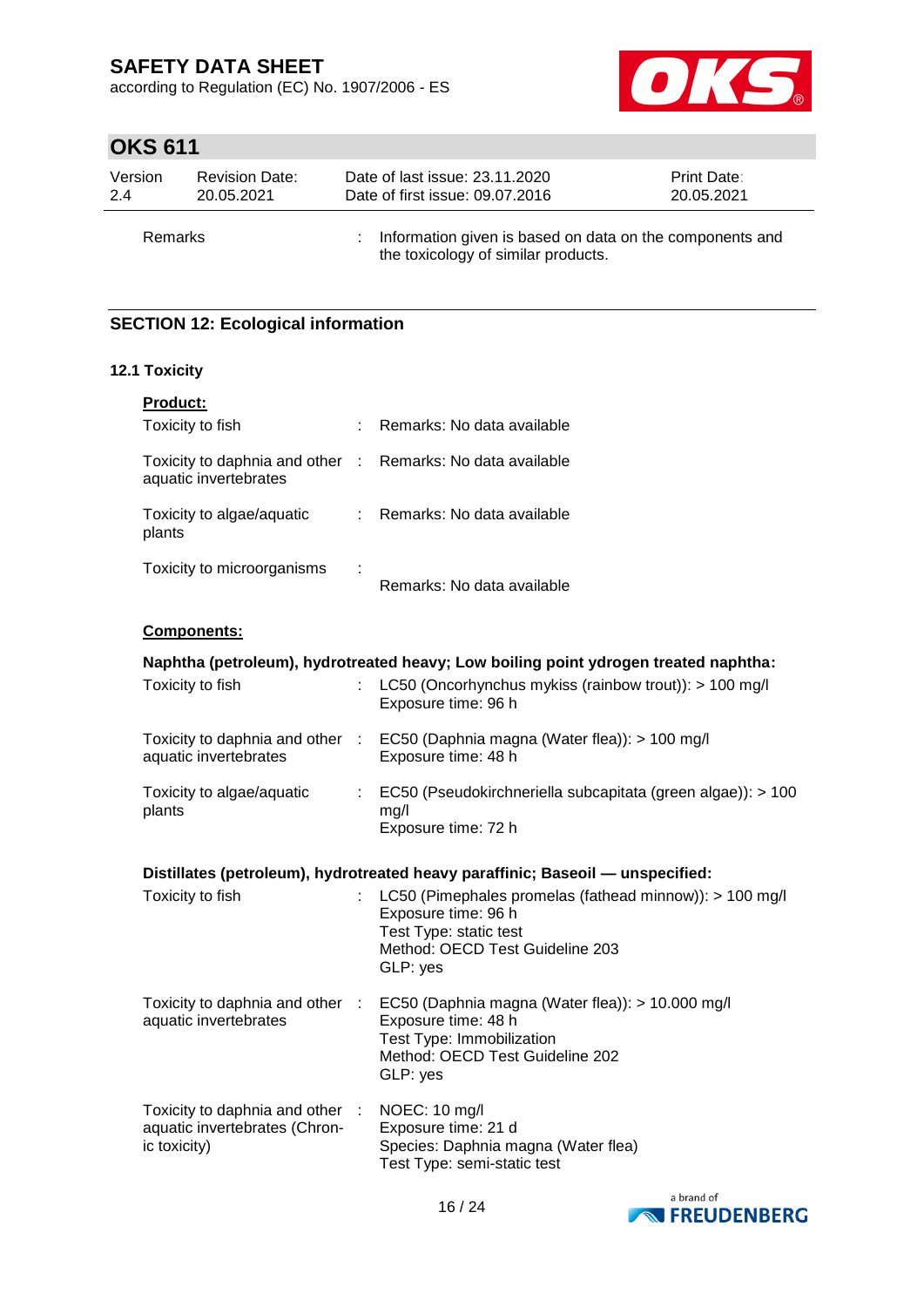according to Regulation (EC) No. 1907/2006 - ES



|                | <b>OKS 611</b> |                                                                  |                                                                                                                                                                                     |                           |
|----------------|----------------|------------------------------------------------------------------|-------------------------------------------------------------------------------------------------------------------------------------------------------------------------------------|---------------------------|
| Version<br>2.4 |                | <b>Revision Date:</b><br>20.05.2021                              | Date of last issue: 23.11.2020<br>Date of first issue: 09.07.2016                                                                                                                   | Print Date:<br>20.05.2021 |
|                |                |                                                                  | Method: OECD Test Guideline 211<br>GLP: yes                                                                                                                                         |                           |
|                |                |                                                                  | distillates (petroleum), solvent-dewaxed heavy paraffinic:                                                                                                                          |                           |
|                |                | Toxicity to fish                                                 | LC50 (Pimephales promelas (fathead minnow)): > 100 mg/l<br>Exposure time: 96 h<br>Test Type: static test<br>Method: OECD Test Guideline 203<br>GLP: yes                             |                           |
|                |                | Toxicity to daphnia and other :<br>aquatic invertebrates         | EC50 (Daphnia magna (Water flea)): > 10.000 mg/l<br>Exposure time: 48 h<br>Test Type: static test<br>Method: OECD Test Guideline 202                                                |                           |
|                | plants         | Toxicity to algae/aquatic                                        | NOEC (Pseudokirchneriella subcapitata (green algae)): > 100<br>mg/l<br>Exposure time: 72 h<br>Test Type: static test<br>Method: OECD Test Guideline 201                             |                           |
|                | ic toxicity)   | Toxicity to daphnia and other :<br>aquatic invertebrates (Chron- | NOEC: 10 mg/l<br>Exposure time: 21 d<br>Species: Daphnia magna (Water flea)                                                                                                         |                           |
|                |                | 12.2 Persistence and degradability                               |                                                                                                                                                                                     |                           |
|                | Product:       |                                                                  |                                                                                                                                                                                     |                           |
|                |                | Biodegradability                                                 | : Remarks: No data available                                                                                                                                                        |                           |
|                | ity            | Physico-chemical removabil- :                                    | Remarks: No data available                                                                                                                                                          |                           |
|                |                | Components:                                                      |                                                                                                                                                                                     |                           |
|                |                |                                                                  | Distillates (petroleum), hydrotreated heavy paraffinic; Baseoil - unspecified:                                                                                                      |                           |
|                |                | Biodegradability                                                 | Test Type: aerobic<br>Inoculum: activated sludge<br>Result: Not rapidly biodegradable<br>Biodegradation: 3 %<br>Exposure time: 28 d<br>Method: OECD Test Guideline 301B<br>GLP: yes |                           |
|                |                |                                                                  | distillates (petroleum), solvent-dewaxed heavy paraffinic:                                                                                                                          |                           |
|                |                | Biodegradability                                                 | Test Type: aerobic<br>Inoculum: activated sludge<br>Result: Not rapidly biodegradable<br>Biodegradation: 31 %<br>Exposure time: 28 d                                                |                           |
|                |                |                                                                  |                                                                                                                                                                                     | a brand of                |

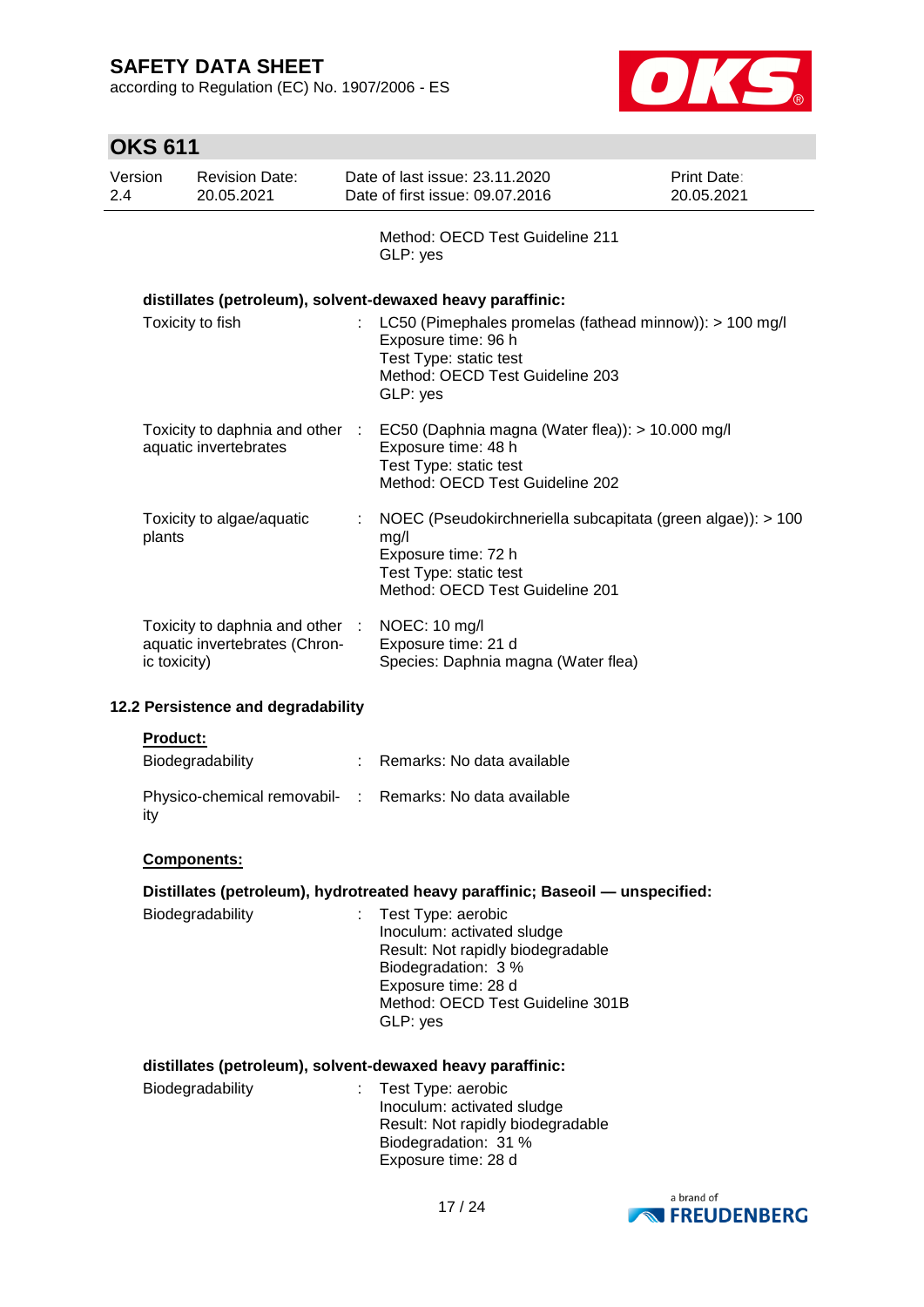according to Regulation (EC) No. 1907/2006 - ES



|                | <b>OKS 611</b>  |                                                    |    |                                                                                                                                                                                                                         |                           |
|----------------|-----------------|----------------------------------------------------|----|-------------------------------------------------------------------------------------------------------------------------------------------------------------------------------------------------------------------------|---------------------------|
| Version<br>2.4 |                 | <b>Revision Date:</b><br>20.05.2021                |    | Date of last issue: 23.11.2020<br>Date of first issue: 09.07.2016                                                                                                                                                       | Print Date:<br>20.05.2021 |
|                |                 |                                                    |    | Method: OECD Test Guideline 301B<br>GLP: yes                                                                                                                                                                            |                           |
|                |                 | 12.3 Bioaccumulative potential                     |    |                                                                                                                                                                                                                         |                           |
|                | <b>Product:</b> |                                                    |    |                                                                                                                                                                                                                         |                           |
|                |                 | Bioaccumulation                                    |    | Remarks: This mixture contains no substance considered to<br>be persistent, bioaccumulating and toxic (PBT).<br>This mixture contains no substance considered to be very<br>persistent and very bioaccumulating (vPvB). |                           |
|                |                 | Components:                                        |    |                                                                                                                                                                                                                         |                           |
|                | butane:         |                                                    |    |                                                                                                                                                                                                                         |                           |
|                |                 | Partition coefficient: n-<br>octanol/water         | t. | log Pow: 2,89<br>Method: OECD Test Guideline 107                                                                                                                                                                        |                           |
|                | propane:        |                                                    |    |                                                                                                                                                                                                                         |                           |
|                |                 | Partition coefficient: n-<br>octanol/water         | ÷. | log Pow: 2,36                                                                                                                                                                                                           |                           |
|                |                 |                                                    |    | Distillates (petroleum), hydrotreated heavy paraffinic; Baseoil - unspecified:                                                                                                                                          |                           |
|                |                 | Partition coefficient: n-<br>octanol/water         | t. | log Pow: > 2                                                                                                                                                                                                            |                           |
|                | isobutane:      |                                                    |    |                                                                                                                                                                                                                         |                           |
|                |                 | Partition coefficient: n-<br>octanol/water         |    | log Pow: 2,88<br>Method: OECD Test Guideline 107                                                                                                                                                                        |                           |
|                |                 | 12.4 Mobility in soil                              |    |                                                                                                                                                                                                                         |                           |
|                | Product:        |                                                    |    |                                                                                                                                                                                                                         |                           |
|                | <b>Mobility</b> |                                                    |    | Remarks: No data available                                                                                                                                                                                              |                           |
|                |                 | Distribution among environ-<br>mental compartments |    | Remarks: No data available                                                                                                                                                                                              |                           |
|                |                 | 12.5 Results of PBT and vPvB assessment            |    |                                                                                                                                                                                                                         |                           |
|                | <u>Product:</u> |                                                    |    |                                                                                                                                                                                                                         |                           |
|                | Assessment      |                                                    |    | This substance/mixture contains no components considered<br>to be either persistent, bioaccumulative and toxic (PBT), or<br>very persistent and very bioaccumulative (vPvB) at levels of<br>0.1% or higher              |                           |

### **Components:**

**Naphtha (petroleum), hydrotreated heavy; Low boiling point ydrogen treated naphtha:**

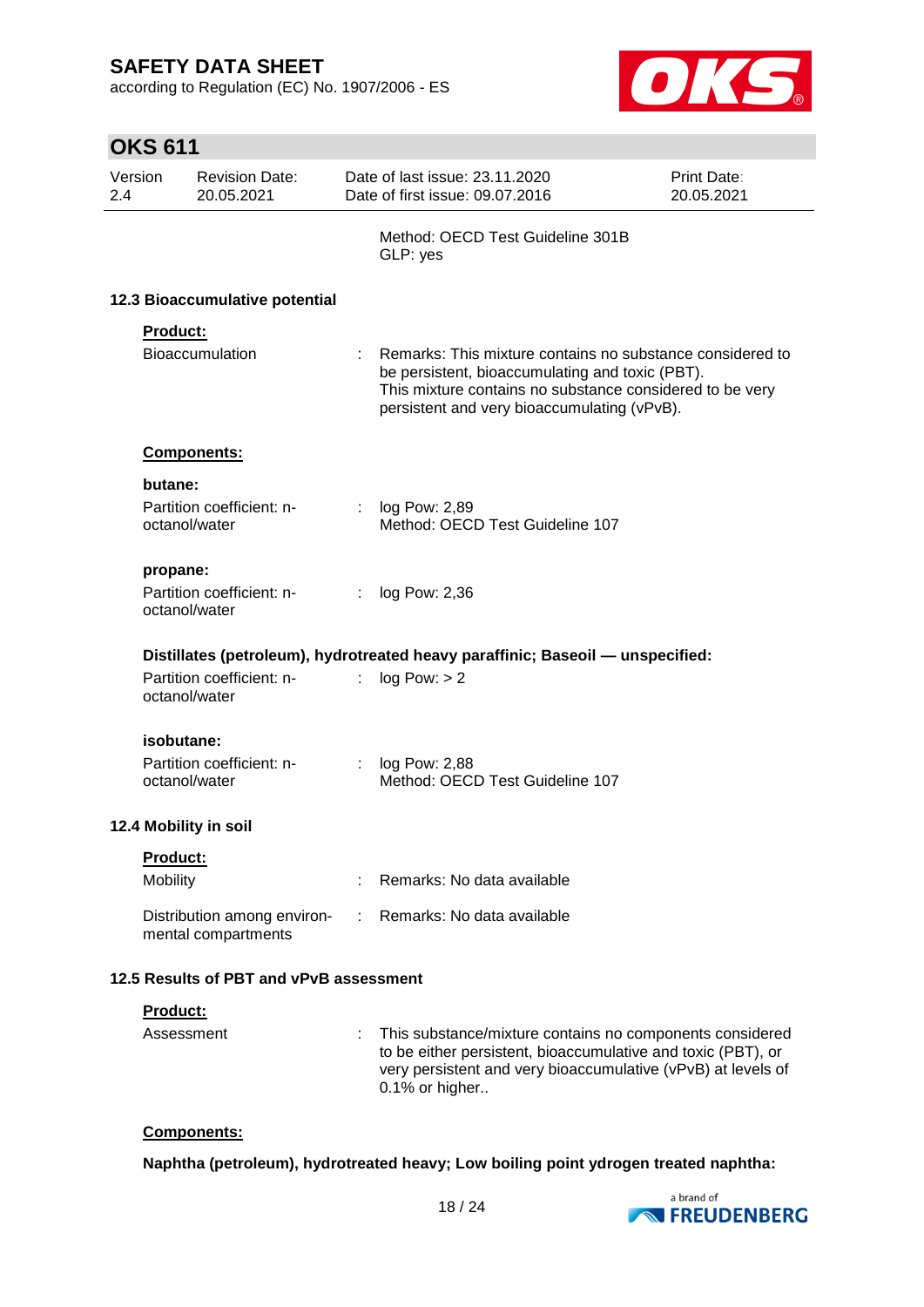according to Regulation (EC) No. 1907/2006 - ES



# **OKS 611**

| Version<br>2.4 |                 | <b>Revision Date:</b><br>20.05.2021 |    | Date of last issue: 23.11.2020<br>Date of first issue: 09.07.2016                                                                                                                                                                                                         | Print Date:<br>20.05.2021 |
|----------------|-----------------|-------------------------------------|----|---------------------------------------------------------------------------------------------------------------------------------------------------------------------------------------------------------------------------------------------------------------------------|---------------------------|
|                | Assessment      |                                     |    | Non-classified PBT substance. Non-classified vPvB sub-<br>stance.                                                                                                                                                                                                         |                           |
|                |                 |                                     |    | Distillates (petroleum), hydrotreated heavy paraffinic; Baseoil — unspecified:                                                                                                                                                                                            |                           |
|                | Assessment      |                                     |    | Non-classified vPvB substance. Non-classified PBT sub-<br>stance.                                                                                                                                                                                                         |                           |
|                |                 | 12.6 Other adverse effects          |    |                                                                                                                                                                                                                                                                           |                           |
|                | <b>Product:</b> |                                     |    |                                                                                                                                                                                                                                                                           |                           |
|                | tial            | Endocrine disrupting poten-         | ÷. | The substance/mixture does not contain components consid-<br>ered to have endocrine disrupting properties according to<br>REACH Article 57(f) or Commission Delegated regulation<br>(EU) 2017/2100 or Commission Regulation (EU) 2018/605 at<br>levels of 0.1% or higher. |                           |
|                | mation          | Additional ecological infor-        | ÷. | No information on ecology is available.                                                                                                                                                                                                                                   |                           |

### **SECTION 13: Disposal considerations**

#### **13.1 Waste treatment methods**

| Product                | : Do not dispose of with domestic refuse.<br>Dispose of as hazardous waste in compliance with local and<br>national regulations.                                                                                      |
|------------------------|-----------------------------------------------------------------------------------------------------------------------------------------------------------------------------------------------------------------------|
|                        | Waste codes should be assigned by the user based on the<br>application for which the product was used.                                                                                                                |
| Contaminated packaging | : Packaging that is not properly emptied must be disposed of as<br>the unused product.<br>Offer empty spray cans to an established disposal company.<br>Pressurized container: Do not pierce or burn, even after use. |
|                        | The following Waste Codes are only suggestions:                                                                                                                                                                       |
| Waste Code             | : unused product, packagings not completely emptied<br>16 05 04*, gases in pressure containers (including halons)<br>containing hazardous substances                                                                  |

### **SECTION 14: Transport information**

### **14.1 UN number**

| <b>ADR</b> | $\therefore$ UN 1950 |
|------------|----------------------|
| <b>RID</b> | $\therefore$ UN 1950 |

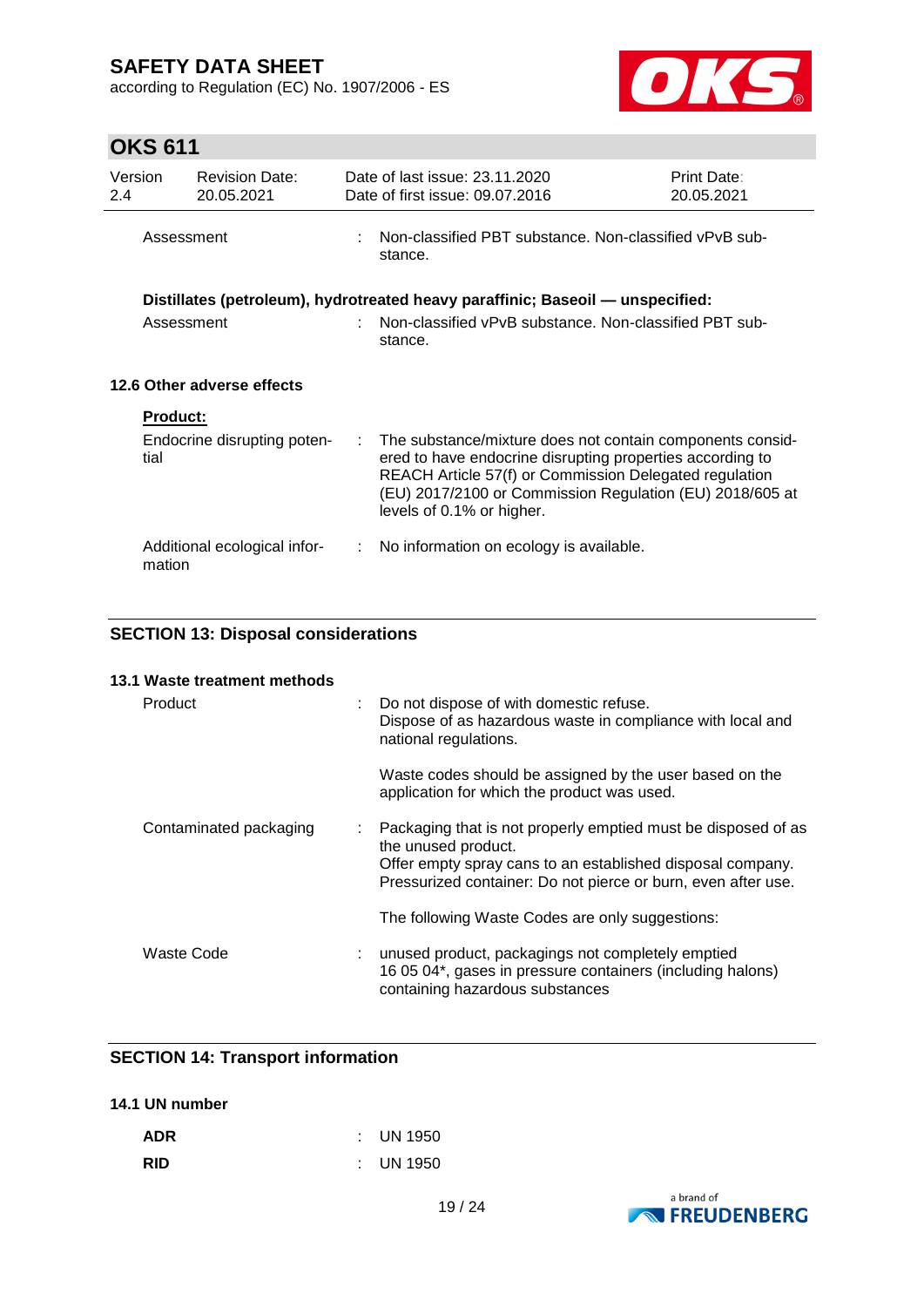according to Regulation (EC) No. 1907/2006 - ES



# **OKS 611**

| Version<br>2.4                                                                               | <b>Revision Date:</b><br>20.05.2021                                                                                                                                                                                                                                                                                                                                                                 | Date of last issue: 23.11.2020<br>Date of first issue: 09.07.2016                                                                                                                                                                      | Print Date:<br>20.05.2021 |
|----------------------------------------------------------------------------------------------|-----------------------------------------------------------------------------------------------------------------------------------------------------------------------------------------------------------------------------------------------------------------------------------------------------------------------------------------------------------------------------------------------------|----------------------------------------------------------------------------------------------------------------------------------------------------------------------------------------------------------------------------------------|---------------------------|
|                                                                                              |                                                                                                                                                                                                                                                                                                                                                                                                     |                                                                                                                                                                                                                                        |                           |
| <b>IMDG</b>                                                                                  |                                                                                                                                                                                                                                                                                                                                                                                                     | <b>UN 1950</b><br>÷                                                                                                                                                                                                                    |                           |
| <b>IATA</b>                                                                                  |                                                                                                                                                                                                                                                                                                                                                                                                     | <b>UN 1950</b>                                                                                                                                                                                                                         |                           |
|                                                                                              | 14.2 UN proper shipping name                                                                                                                                                                                                                                                                                                                                                                        |                                                                                                                                                                                                                                        |                           |
| <b>ADR</b>                                                                                   |                                                                                                                                                                                                                                                                                                                                                                                                     | <b>AEROSOLS</b>                                                                                                                                                                                                                        |                           |
| <b>RID</b>                                                                                   |                                                                                                                                                                                                                                                                                                                                                                                                     | <b>AEROSOLS</b>                                                                                                                                                                                                                        |                           |
| <b>IMDG</b>                                                                                  |                                                                                                                                                                                                                                                                                                                                                                                                     | <b>AEROSOLS</b>                                                                                                                                                                                                                        |                           |
| <b>IATA</b>                                                                                  |                                                                                                                                                                                                                                                                                                                                                                                                     | Aerosols, flammable                                                                                                                                                                                                                    |                           |
|                                                                                              | 14.3 Transport hazard class(es)                                                                                                                                                                                                                                                                                                                                                                     |                                                                                                                                                                                                                                        |                           |
| <b>ADR</b>                                                                                   |                                                                                                                                                                                                                                                                                                                                                                                                     | 2<br>t                                                                                                                                                                                                                                 |                           |
| <b>RID</b>                                                                                   |                                                                                                                                                                                                                                                                                                                                                                                                     | $\overline{2}$                                                                                                                                                                                                                         |                           |
| <b>IMDG</b>                                                                                  |                                                                                                                                                                                                                                                                                                                                                                                                     | 2.1                                                                                                                                                                                                                                    |                           |
| <b>IATA</b>                                                                                  |                                                                                                                                                                                                                                                                                                                                                                                                     | 2.1                                                                                                                                                                                                                                    |                           |
|                                                                                              | 14.4 Packing group                                                                                                                                                                                                                                                                                                                                                                                  |                                                                                                                                                                                                                                        |                           |
| <b>ADR</b><br>Labels<br><b>RID</b><br>Labels<br><b>IMDG</b><br>Labels<br>aircraft)<br>Labels | Packing group<br><b>Classification Code</b><br>Tunnel restriction code<br>Packing group<br><b>Classification Code</b><br><b>Hazard Identification Number</b><br>Packing group<br>EmS Code<br><b>IATA (Cargo)</b><br>Packing instruction (cargo<br>Packing instruction (LQ)<br>Packing group<br><b>IATA (Passenger)</b><br>Packing instruction (passen-<br>ger aircraft)<br>Packing instruction (LQ) | Not assigned by regulation<br>5F<br>2.1<br>(D)<br>Not assigned by regulation<br>5F<br>23<br>2.1<br>Not assigned by regulation<br>2.1<br>$F-D, S-U$<br>203<br>Y203<br>Not assigned by regulation<br><b>Flammable Gas</b><br>203<br>Y203 |                           |
| Labels                                                                                       | Packing group<br><b>14.5 Environmental hazards</b>                                                                                                                                                                                                                                                                                                                                                  | Not assigned by regulation<br><b>Flammable Gas</b>                                                                                                                                                                                     |                           |

**ADR**

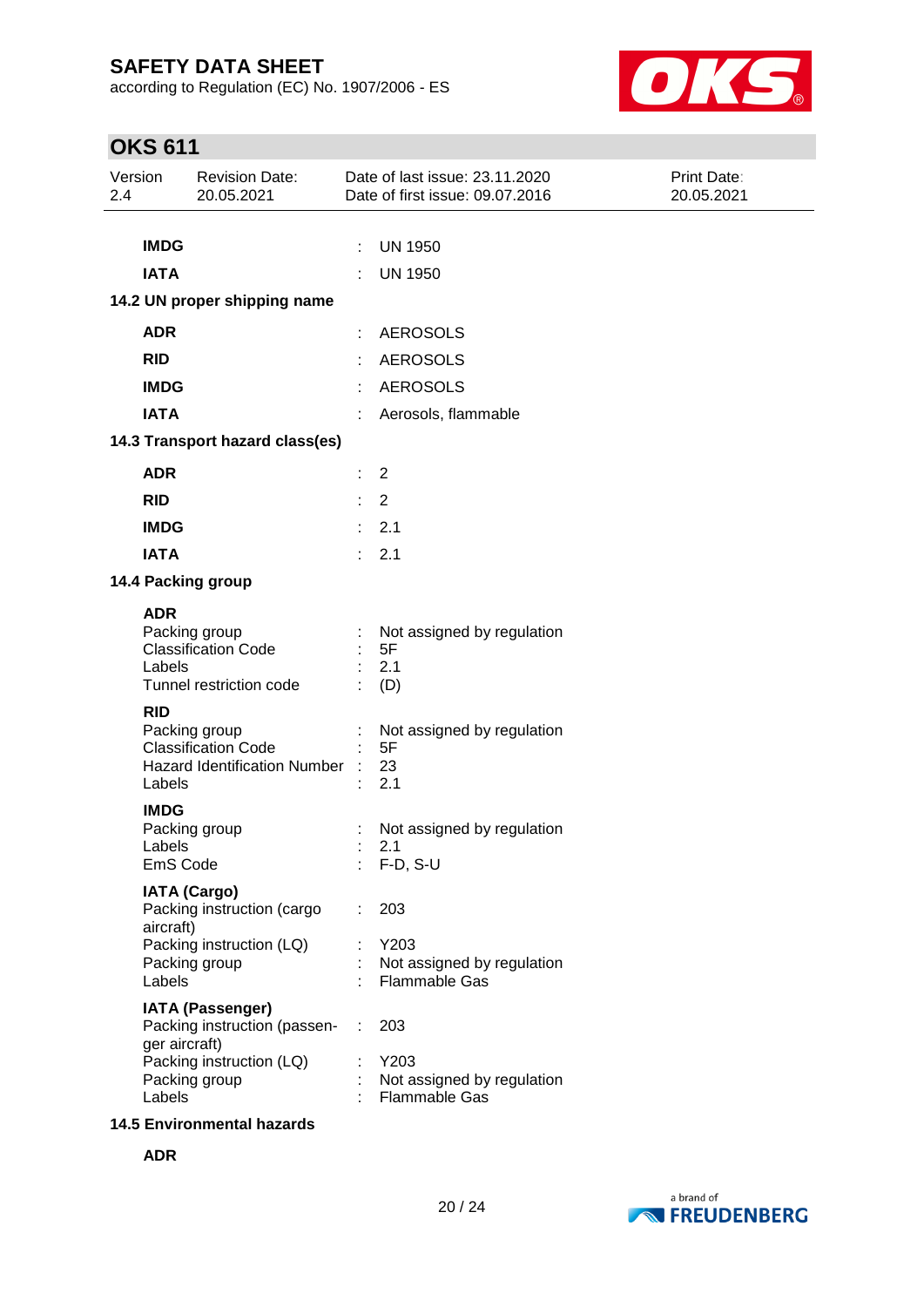according to Regulation (EC) No. 1907/2006 - ES



# **OKS 611**

| Version<br>2.4 |             | <b>Revision Date:</b><br>20.05.2021                         |    | Date of last issue: 23.11.2020<br>Date of first issue: 09.07.2016 | Print Date:<br>20.05.2021 |
|----------------|-------------|-------------------------------------------------------------|----|-------------------------------------------------------------------|---------------------------|
|                |             | Environmentally hazardous                                   | ÷. | no                                                                |                           |
|                | <b>RID</b>  | Environmentally hazardous                                   |    | no                                                                |                           |
|                | <b>IMDG</b> | Marine pollutant                                            |    | no                                                                |                           |
|                |             | <b>IATA (Passenger)</b><br><b>Environmentally hazardous</b> | ÷. | no                                                                |                           |
|                |             | <b>IATA (Cargo)</b><br><b>Environmentally hazardous</b>     |    | no                                                                |                           |

#### **14.6 Special precautions for user**

The transport classification(s) provided herein are for informational purposes only, and solely based upon the properties of the unpackaged material as it is described within this Safety Data Sheet. Transportation classifications may vary by mode of transportation, package sizes, and variations in regional or country regulations.

#### **14.7 Transport in bulk according to Annex II of Marpol and the IBC Code**

| Remarks |
|---------|
|---------|

: Not applicable for product as supplied.

### **SECTION 15: Regulatory information**

#### **15.1 Safety, health and environmental regulations/legislation specific for the substance or mixture**

| REACH - Candidate List of Substances of Very High<br>Concern for Authorisation (Article 59).                                                         | ÷. | This product does not contain sub-<br>stances of very high concern (Regu-<br>lation (EC) No 1907/2006 (REACH),<br>Article 57). |
|------------------------------------------------------------------------------------------------------------------------------------------------------|----|--------------------------------------------------------------------------------------------------------------------------------|
| REACH - List of substances subject to authorisation<br>(Annex XIV)                                                                                   |    | Not applicable                                                                                                                 |
| Regulation (EC) No 1005/2009 on substances that de-<br>plete the ozone layer                                                                         | ÷. | Not applicable                                                                                                                 |
| Regulation (EU) 2019/1021 on persistent organic pollu-<br>tants (recast)                                                                             | ÷  | Not applicable                                                                                                                 |
| Regulation (EC) No 649/2012 of the European Parlia-<br>ment and the Council concerning the export and import<br>of dangerous chemicals               | ÷. | Not applicable                                                                                                                 |
| REACH - Restrictions on the manufacture, placing on<br>the market and use of certain dangerous substances,<br>preparations and articles (Annex XVII) | ÷. | Not applicable                                                                                                                 |

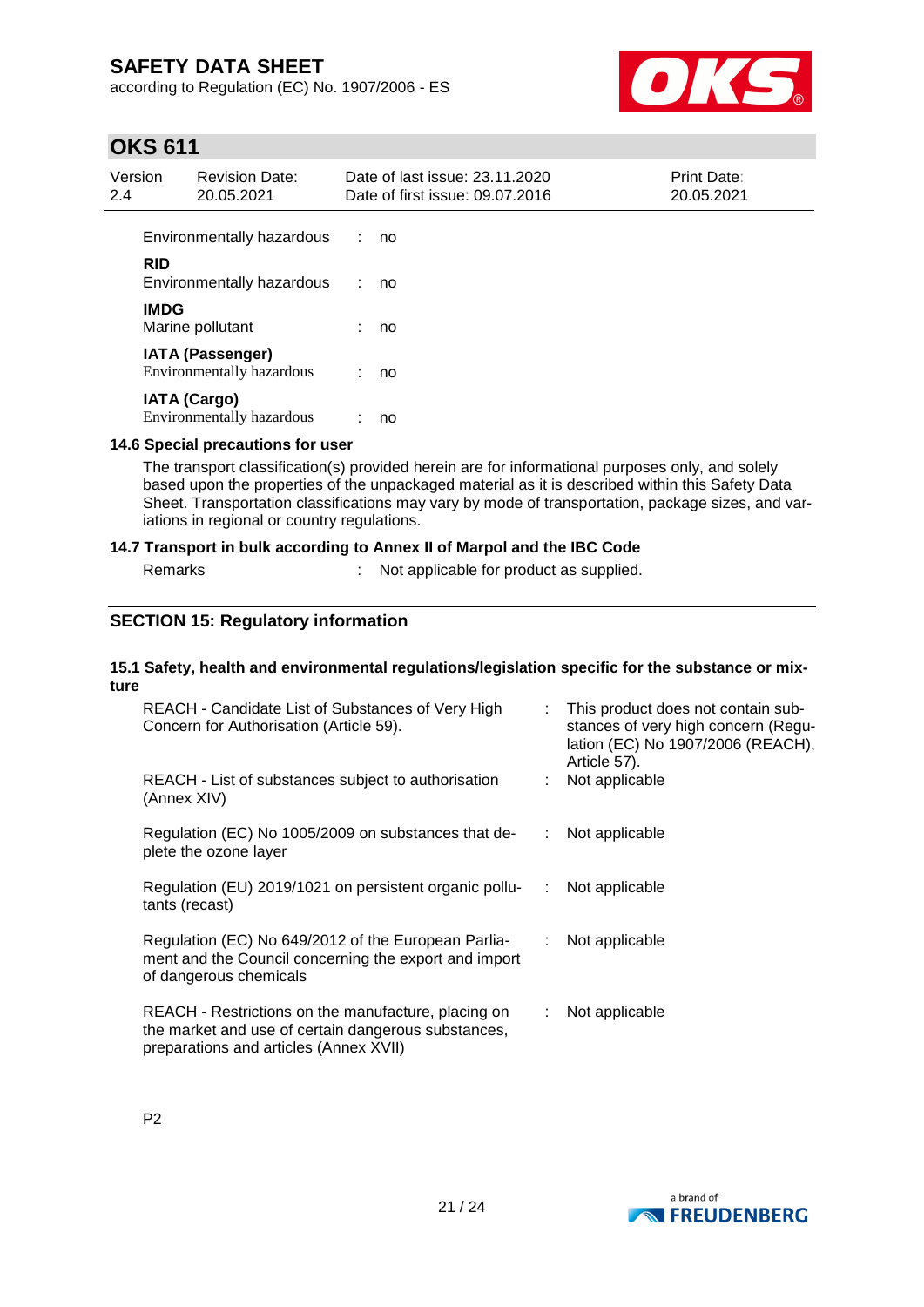according to Regulation (EC) No. 1907/2006 - ES



# **OKS 611**

| Version<br>2.4 | <b>Revision Date:</b><br>20.05.2021                           |   | Date of last issue: 23.11.2020<br>Date of first issue: 09.07.2016                                                                                                                                                                                                                                                                                                                                                              | Print Date:<br>20.05.2021 |
|----------------|---------------------------------------------------------------|---|--------------------------------------------------------------------------------------------------------------------------------------------------------------------------------------------------------------------------------------------------------------------------------------------------------------------------------------------------------------------------------------------------------------------------------|---------------------------|
|                | major-accident hazards involving dangerous substances.<br>P3a |   | Seveso III: Directive 2012/18/EU of the European Parliament and of the Council on the control of<br><b>FLAMMABLE AEROSOLS</b>                                                                                                                                                                                                                                                                                                  |                           |
| 34             |                                                               |   | Petroleum products: (a)<br>gasolines and naphthas,<br>(b) kerosenes (including jet<br>fuels), (c) gas oils (includ-<br>ing diesel fuels, home<br>heating oils and gas oil<br>blending streams), (d)<br>heavy fuel oils (e) alterna-<br>tive fuels serving the same<br>purposes and with similar<br>properties as regards<br>flammability and environ-<br>mental hazards as the<br>products referred to in<br>points (a) to (d) |                           |
| 18             |                                                               |   | Liquefied extremely flam-<br>mable gases (including<br>LPG) and natural gas                                                                                                                                                                                                                                                                                                                                                    |                           |
|                | Volatile organic compounds                                    | ÷ | Directive 2010/75/EU of 24 November 2010 on industrial<br>emissions (integrated pollution prevention and control)<br>Volatile organic compounds (VOC) content: 85,91 %                                                                                                                                                                                                                                                         |                           |

### **Other regulations:**

Take note of Directive 94/33/EC on the protection of young people at work or stricter national regulations, where applicable.

### **15.2 Chemical safety assessment**

This information is not available.

### **SECTION 16: Other information**

#### **Full text of H-Statements**

| H <sub>220</sub> | Extremely flammable gas.                              |
|------------------|-------------------------------------------------------|
| H <sub>280</sub> | : Contains gas under pressure; may explode if heated. |
| H <sub>304</sub> | May be fatal if swallowed and enters airways.         |
| H <sub>317</sub> | : May cause an allergic skin reaction.                |

**Full text of other abbreviations**

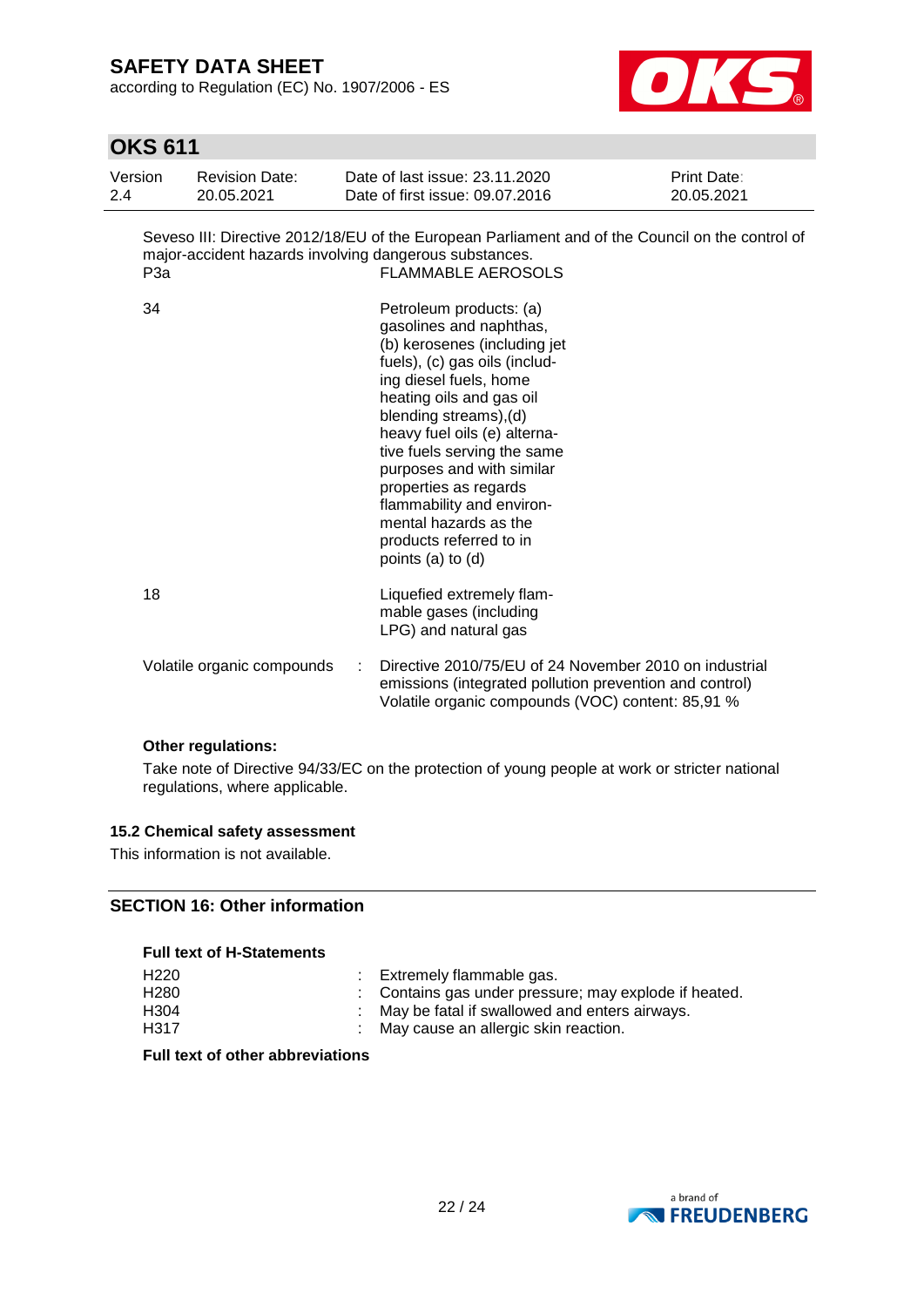according to Regulation (EC) No. 1907/2006 - ES



# **OKS 611**

| Version<br>2.4 | <b>Revision Date:</b><br>20.05.2021 | Date of last issue: 23.11.2020<br>Date of first issue: 09.07.2016        | Print Date:<br>20.05.2021                                                                                                                                                                                                                                                                                                                                                                                                                                                                                                |  |
|----------------|-------------------------------------|--------------------------------------------------------------------------|--------------------------------------------------------------------------------------------------------------------------------------------------------------------------------------------------------------------------------------------------------------------------------------------------------------------------------------------------------------------------------------------------------------------------------------------------------------------------------------------------------------------------|--|
| Note C         |                                     |                                                                          | Some organic substances may be marketed either in a specif-<br>ic isomeric form or as a mixture of several isomers. In this<br>case the supplier must state on the label whether the sub-                                                                                                                                                                                                                                                                                                                                |  |
| Note L         |                                     |                                                                          | stance is a specific isomer or a mixture of isomers.<br>The classification as a carcinogen need not apply if it can be<br>shown that the substance contains less than 3 % DMSO ex-<br>tract as measured by IP 346 "Determination of polycyclic aro-<br>matics in unused lubricating base oils and asphaltene free<br>petroleum fractions - Dimethyl sulphoxide extraction refractive<br>index method", Institute of Petroleum, London. This note ap-<br>plies only to certain complex oil-derived substances in Part 3.  |  |
| Note P         |                                     | stances in Part 3.                                                       | The classification as a carcinogen or mutagen need not apply<br>if it can be shown that the substance contains less than 0,1 %<br>w/w benzene (Einecs No 200-753-7). When the substance is<br>not classified as a carcinogen at least the precautionary<br>statements (P102-)P260- P262-P301 + P310-P331 shall ap-<br>ply. This note applies only to certain complex oil-derived sub-                                                                                                                                    |  |
|                | Note U (table 3.1)                  | 2, Section 2.3.2.1, Note 2).                                             | When put on the market gases have to be classified as "Gas-<br>es under pressure", in one of the groups compressed gas,<br>liquefied gas, refrigerated liquefied gas or dissolved gas. The<br>group depends on the physical state in which the gas is pack-<br>aged and therefore has to be assigned case by case. The<br>following codes are assigned: Press. Gas (Comp.) Press. Gas<br>(Liq.) Press. Gas (Ref. Liq.) Press. Gas (Diss.) Aerosols shall<br>not be classified as gases under pressure (See Annex I, Part |  |
| <b>ES VLA</b>  |                                     |                                                                          | Spain. Environmental Limits for exposure to Chemical agents<br>- Table 1: Occupational Exposure Values                                                                                                                                                                                                                                                                                                                                                                                                                   |  |
|                | ES VLA / VLA-ED<br>ES VLA / VLA-EC  | Environmental Daily Limit Value<br><b>Environmental Short Term Value</b> |                                                                                                                                                                                                                                                                                                                                                                                                                                                                                                                          |  |

ADN - European Agreement concerning the International Carriage of Dangerous Goods by Inland Waterways; ADR - European Agreement concerning the International Carriage of Dangerous Goods by Road; AIIC - Australian Inventory of Industrial Chemicals; ASTM - American Society for the Testing of Materials; bw - Body weight; CLP - Classification Labelling Packaging Regulation; Regulation (EC) No 1272/2008; CMR - Carcinogen, Mutagen or Reproductive Toxicant; DIN - Standard of the German Institute for Standardisation; DSL - Domestic Substances List (Canada); ECHA - European Chemicals Agency; EC-Number - European Community number; ECx - Concentration associated with x% response; ELx - Loading rate associated with x% response; EmS - Emergency Schedule; ENCS - Existing and New Chemical Substances (Japan); ErCx - Concentration associated with x% growth rate response; GHS - Globally Harmonized System; GLP - Good Laboratory Practice; IARC - International Agency for Research on Cancer; IATA - International Air Transport Association; IBC - International Code for the Construction and Equipment of Ships carrying Dangerous Chemicals in Bulk; IC50 - Half maximal inhibitory concentration; ICAO - International Civil Aviation Organization; IECSC - Inventory of Existing Chemical Substances in China; IMDG - International Maritime Dangerous Goods; IMO - International Maritime Organization; ISHL - Industrial Safety and Health Law (Japan); ISO - International Organisation for Standardization; KECI - Korea Existing Chemicals Inventory; LC50 - Lethal Concentration to 50 % of a test population; LD50 - Lethal Dose to 50% of a test population (Median Lethal Dose); MARPOL - International Convention for the Prevention of Pollution from Ships; n.o.s. - Not Otherwise Speci-